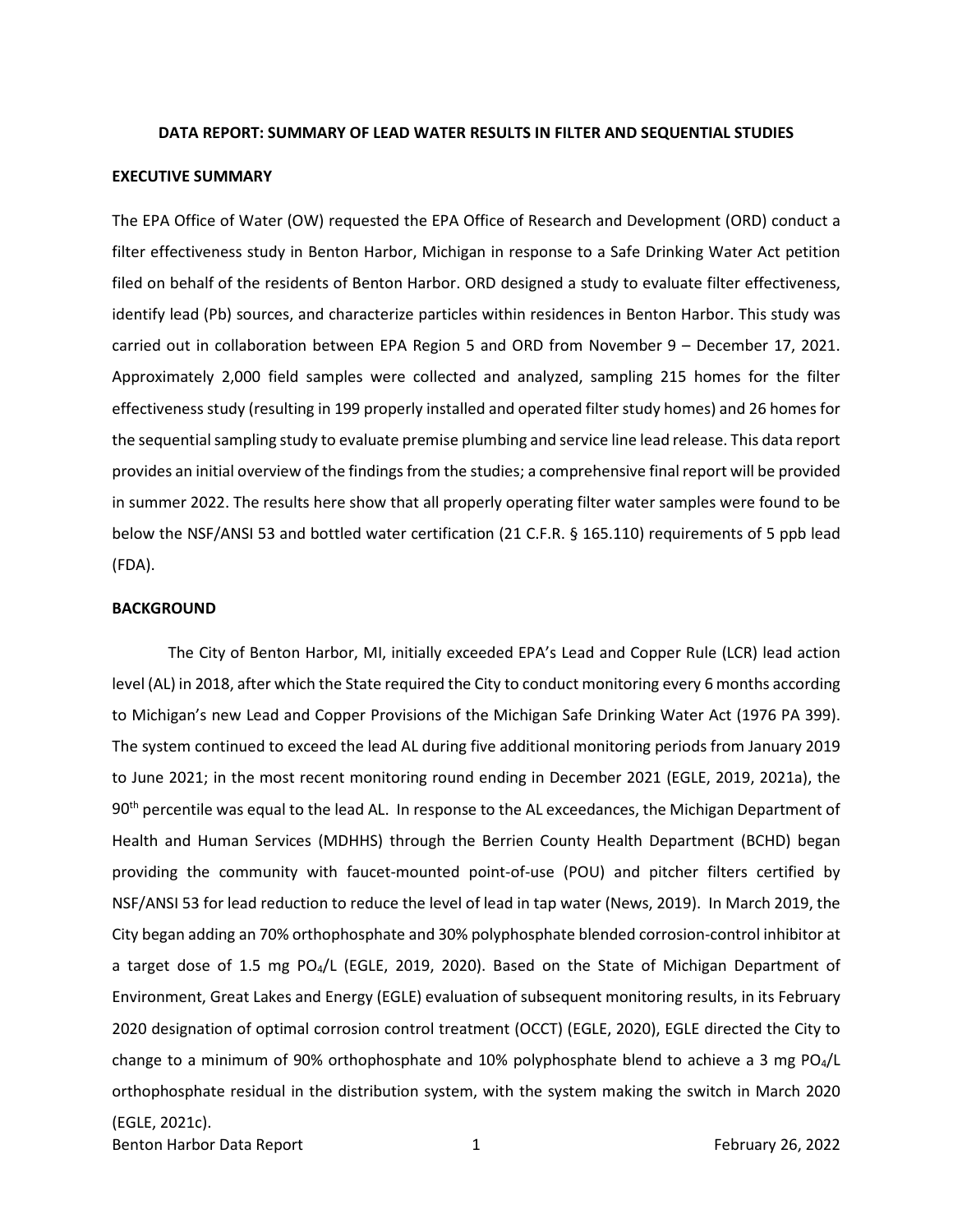Concerns were raised over filter effectiveness as well as public education on proper filter use the history of Benton Harbor's lead contamination issues and proposed actions was submitted to the EPA on September 9, 2021, and included a specific request that a filter lead removal study be conducted in release was issued by BCHD, MDHHS, and EGLE stating that bottled water would be made available to the (uncertainty on how to properly install and maintain the filters) (Petitioners, 2021). A petition outlining Benton Harbor by EPA's Office of Research and Development (ORD). On September 30, 2021, a joint press residents of Benton Harbor (EGLE, 2021b).

 At OW's request, ORD designed, and with the assistance of R5 and MDHHS, implemented a December 17, 2021, after water from properly installed and operated filters had been collected in 199 (1) to assess lead source contributions in premise plumbing, and (2) to characterize lead particles. A understand drinking water lead sources. A complementary lead particle and characterization study was containing particles that could jeopardize filter effectiveness. statistically sound filter effectiveness study. Sampling began on November 9, 2021, and concluded on Benton Harbor homes. In addition to the filter effectiveness study, ORD designed two additional studies: sequential profile sampling study was designed and performed that included 26 Benton Harbor homes to performed that consisted of particle size fractionation and particle composition characterization. These studies are important considerations for corrosion control effectiveness and for characteristics of lead-

containing particles that could jeopardize filter effectiveness.<br>The objective of this data report is to provide an initial overview of the findings from the (1) filter and importance of the results. Chlorine data is also included here. Other water quality data, field follow-on report in summer 2022. effectiveness, (2) sequential profile, and (3) particle size fractionation studies. This initial report is focused on the lead in water results given the prioritization of lead analyses, completeness of the lead dataset, observations, and additional study findings are still under analysis and review and will be reported in a

## **METHODS IN BRIEF**

| <b>Responsibility</b>      | <b>Personnel</b>                                                                                                                                                                                                                                                                                                                    |
|----------------------------|-------------------------------------------------------------------------------------------------------------------------------------------------------------------------------------------------------------------------------------------------------------------------------------------------------------------------------------|
| Project Lead               | Darren Lytle                                                                                                                                                                                                                                                                                                                        |
| <b>Study Design</b>        | Darren Lytle, Mike Schock, Jennifer Tully, Val Bosscher                                                                                                                                                                                                                                                                             |
| <b>Field Sampling Team</b> | EPA: Peg Donnelly, Jonathan Burian, Joan Rogers, Mari Nord,<br>Daniel Williams, Christy Muhlen, Steve Harmon, Andrew<br>Maguire, Claire Scheib-Feeley, Michelle Kerr, Cheryl Burdett,<br>Mostafa Noureldin, Kevin Gaughan, Jodie Opie, Alexandria<br>Flevarakis, Rob Thompson, Colin Geisenhoffer, Casey Formal<br>(EPA contractor) |

## *Table 1: Study team and roles*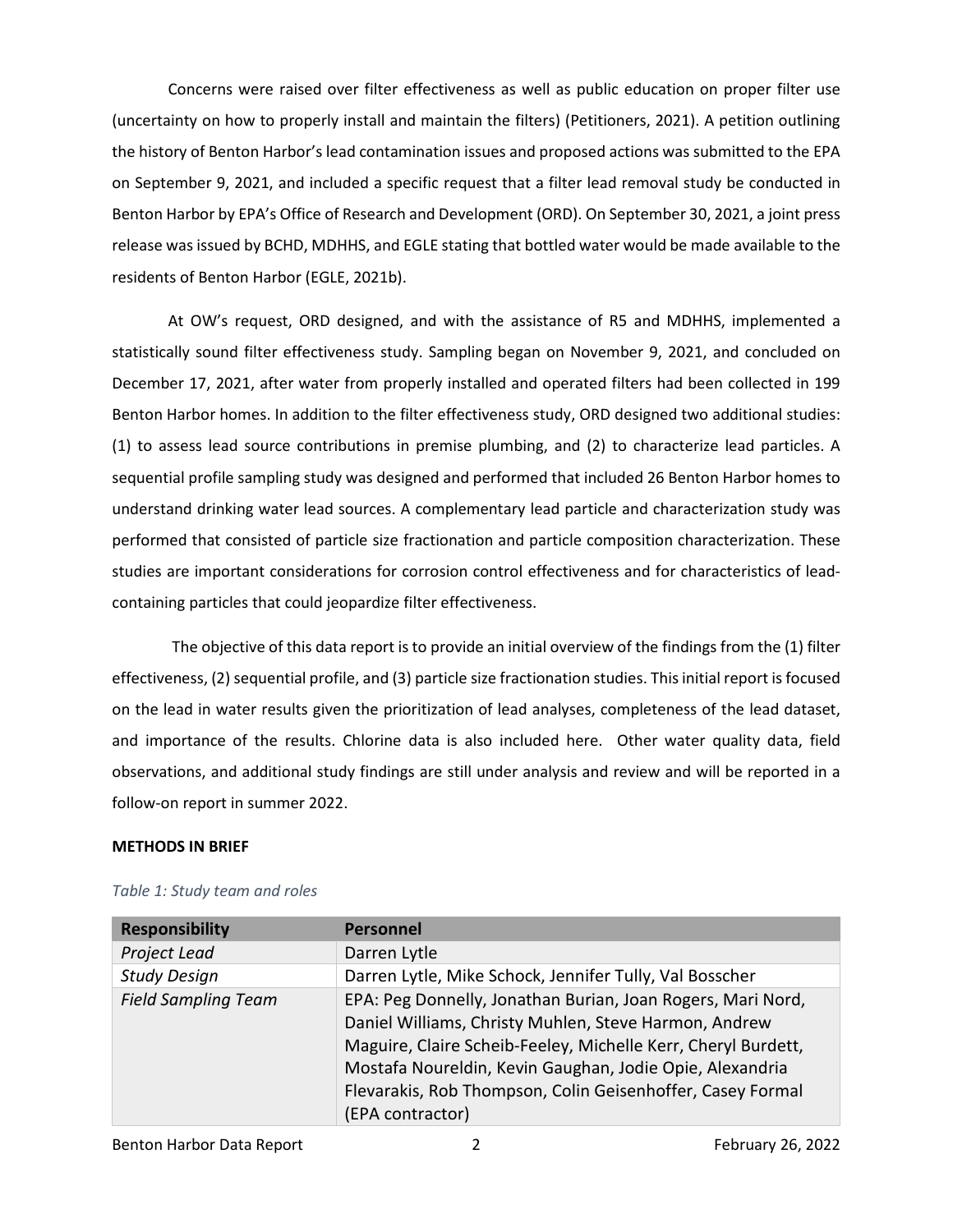|                                 | MDHHS support to EPA sampling teams: Kevin Kasischke, Frank<br>Schenkhuizen; Mannik Smith Group (MDHHS contractor) Mike<br>DeLong, Jessica Bankey, Kevin Larr, Rabia Azam                                                                        |
|---------------------------------|--------------------------------------------------------------------------------------------------------------------------------------------------------------------------------------------------------------------------------------------------|
| Water Analysis Team             | Heather Shoven, Amanda Wroble, Rob Snyder, Colin Breslin,<br>Christina Rice, Colin Kramer, Ellie Hagen, Luis Antonio Flores,<br>Kathleen Swan, Francis Awanya, and Edgar Santiago                                                                |
| Data Team                       | EPA: Val Bosscher, Jennifer Tully, Janice Huang, Jonathan<br>Burian, Matthew Blaser, Lucy Stanfield, Eric Holbus, Jason<br>Sewell, Samuel Blazey; EPA contractors: Scott Shilling, Matthew<br>Pinelli, Megan Urbanic, Adam Peterca, Randy Dorian |
| <b>Quality Assurance Review</b> | Maily Pham, Jackie Adams                                                                                                                                                                                                                         |
| <b>Report Preparation</b>       | Darren Lytle, Jennifer Tully, Mike Schock, Val Bosscher                                                                                                                                                                                          |

 were provided with PUR or Brita POU faucet filters or ZeroWater™ pitcher filters from BCHD were targeted for this sampling effort. The distribution of filter types sampled in homes (Figure 1) reflected the water softeners, or reverse osmosis units under the kitchen sink. Furthermore, schedulers targeted single- family residences with known lead service lines (LSLs), or with Benton Harbor documentation of being likely (assumed) to have an LSL. EPA completed best efforts to schedule sampling at the approximately 200 homes identified by Benton Harbor as known LSLs as of early December, including homes on Smith Court; and, as of documentation available in mid-January 2022, at least 55 of the 215 filter effectiveness sample sites had known LSLs at the time of sampling. Based on a preliminary statistical assessment the question of whether properly certified POU faucet filters and pitcher filters reduce lead to 5 µg/L (5 ppb) (the NSF/ANSI 53 certification standard) or less (estimated number of samples needed to reach a *Sampling site selection.* Single-family residences served by the Benton Harbor Water Plant that distribution of filter types provided to residents by the BCHD (89% faucet filters, 11% pitcher filters). Residences sampled for the filter effectiveness study were confirmed to not have whole-house filters, performed by an EPA contracted statistician, 200 homes were targeted in the sampling pool to answer 95% lower confidence bound at 95% confidence).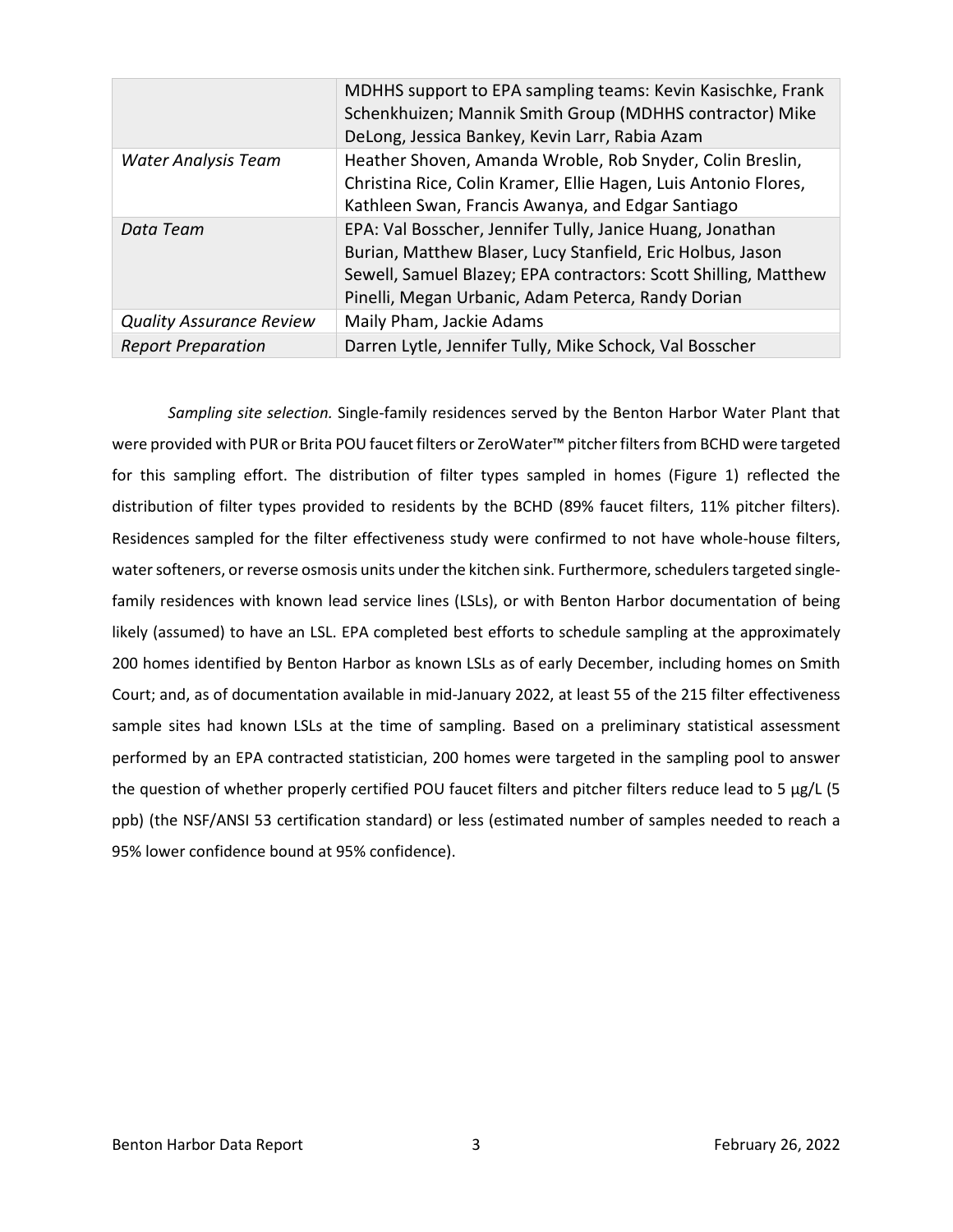<span id="page-3-0"></span>

Figure 1. Distribution of faucet POU and pitcher filters sampled in filter effectiveness study.

 often impacts lead release, and colder temperatures can reduce the amount and rate of lead release, so The filter effectiveness study sampling in Benton Harbor began on November 9, 2021. Seasonality the study was designed, organized, and started as rapidly as was logistically possible to minimize the effects of the increasingly cold weather.

 During the home visit, the sampling team collected information from the residents and observation of the home, including but not limited to details about the service line material, type of filter, operating instructions regarding water stagnation time were provided to residents in advance of filter effectiveness sampling. Water samples were collected at random stagnation times (random daytime [RDT] samples) as reported by the residents. After reviewing samples collected in November, it was noted that most of the reported stagnation times were 1 hour or less. Beginning with samples collected on 11/29/21, schedulers sampling after 11/29/21 were requested to stagnate their water for 6+ hours prior to the sampling visit to try to increase the challenge of the influent lead level to the filters. status of the filter, use of whole house filters/softeners, and water stagnation time. Initially, no special encouraged residents to stagnate their water prior to the sampling visit, and all residences scheduled for

 properly certified and operated faucet mounted POU and pitcher filters reduced lead to at or below 5 the ZeroWater™ filters) and only had cold water run through them. While properly operated filters were *Filter Study Sampling Protocol.* The filter effectiveness study was designed to evaluate whether ppb. For this study, properly operated faucet filters included those that had a green or yellow indicator light when the samples were taken (or were within the total dissolved solids, TDS, operating bounds for only considered in this report, the sampling team tracked inadequately maintained filters (i.e., red or Benton Harbor Data Report 1988 1998 120 MHz (1998) 4 February 26, 2022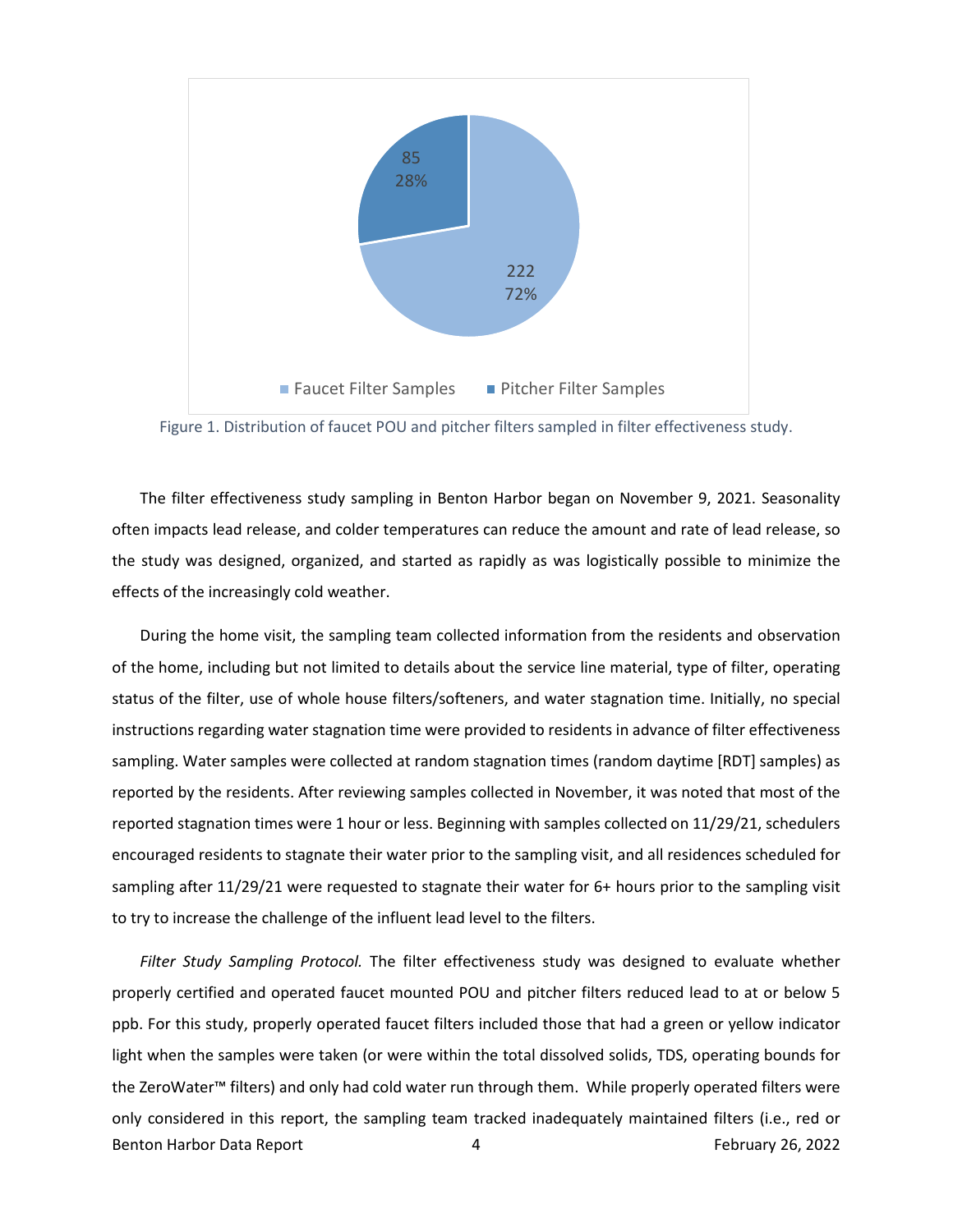malfunctioning light, hot water was used through the filter, or TDS reading outside of the operating limit), and the water was still sampled through these filters. When compromised filters were used by residents, the EPA sampling team provided filter education to the resident and replaced the filter (following filter was sampled if the newly installed filter cartridge did not require a conditioning step. If a conditioning manufacturer instructions). If the faucet POU filter (or pitcher) filter was compromised, the replacement step was necessary, EPA attempted to schedule a follow-up sampling visit for a later date. All samples were collected without altering the aerators on the faucet.

 *Faucet Mounted POU Filter Sampling Procedure.* First, with the filter in the on position, the cold-water tap was turned on and the first 5 seconds of filtered water was collected in a 500 mL or 250 mL wide- for lead (data forthcoming). Immediately following the 5 second flush sample, without turning the water (-FF##). Next, the filter was switched to bypass mode without turning the water off, and a 1 L sample of mouth HDPE bottle. This (-5FF##) sample is not considered proper use as, according to the POU filter operation instructions, the first 5 seconds of use is to be wasted; however, this water sample was analyzed off and taking care not to spill, a 1 L sample of filtered water was collected in a wide-mouth HDPE bottle unfiltered water was collected (-UF##).

 was transferred to another container so that the pitcher was completely empty to start. The cold-water tap was turned on, and a first draw 1 L sample (-PF##) was collected in a 1 L HDPE bottle. Immediately following without turning off the water, a second 1 L sample (-UF##) was collected without allowing any water to spill. The first liter of water that was collected (-PF##) was turned "end over end" five times to mix and then poured into the empty pitcher filter. Once the sample passed completely through the filter not have enough volume to reach the 1 L mark on the sample bottle, an additional sample of water was collected and filtered in the pitcher until there was enough effluent to fill the bottle. *Pitcher Filters Sampling Procedure.* Any water that was found to be in the pitcher on sampler arrival the filtered water was poured into a new sample bottle for laboratory analysis. Some water poured into the pitcher filter has the potential to be retained within the filter (when the filter is new), so that the volume of pitcher filtered water was slightly less than the influent volume. If the filtered water sample did

 *Service Line Filter Study Samples.* After a review of preliminary data, beginning with samples collected samples targeted water in contact with the service line that was approximated to be at the 7th liter based on review of past MDHHS sequential profile lead data. The intent was to find higher lead concentrations directly from known or assumed LSLs (if present). Once the first unfiltered sample (-UF##) was collected, on and after 12/2/21, an additional pair of samples were collected during filter sampling visits. These to challenge the filter by targeting water that had a greater chance to capture the lead contribution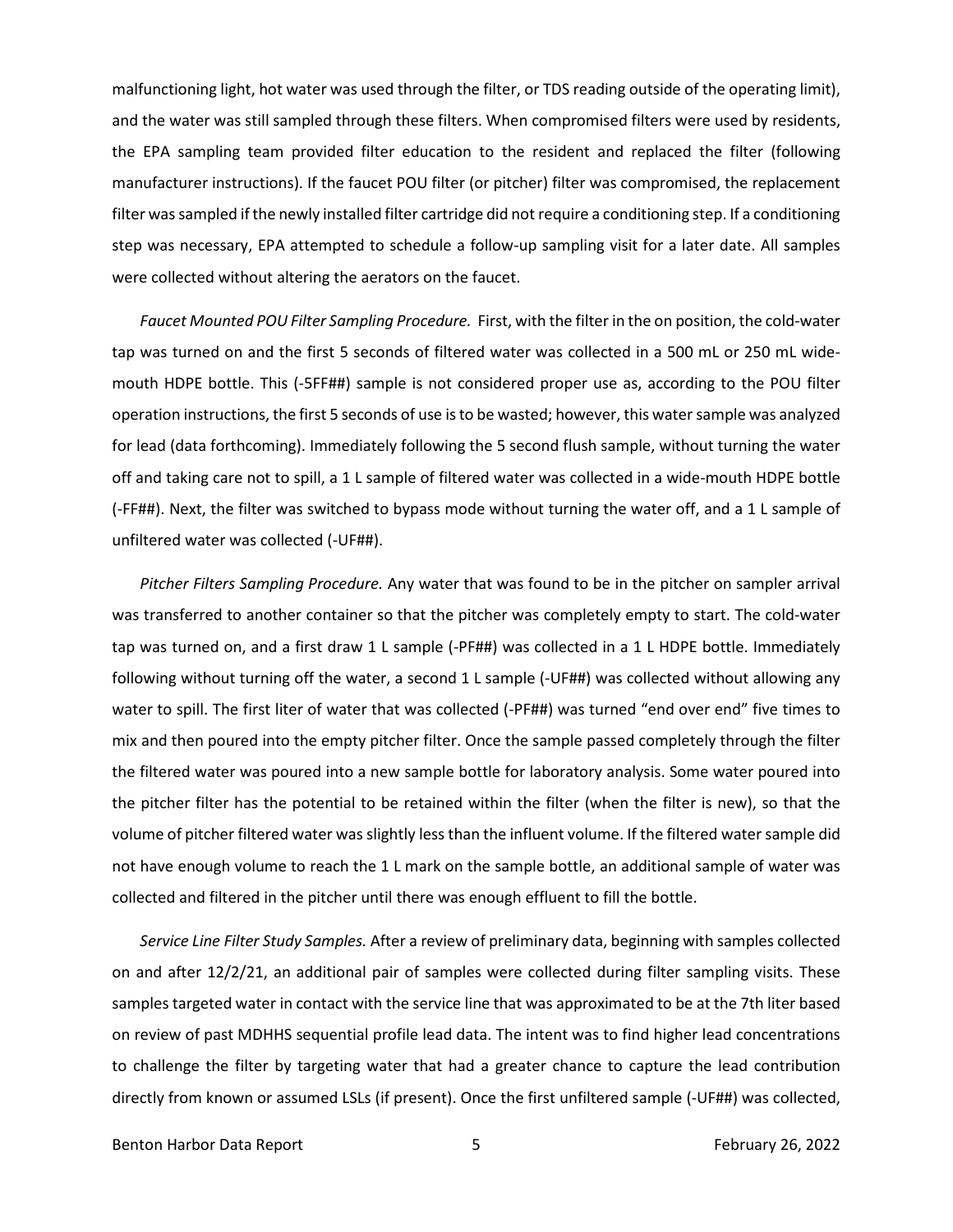<span id="page-5-0"></span> the cold water was allowed to run (if a faucet filter, the filter was in bypass mode) while filling and wasting 1 L sample bottles until 4 L of water had been flushed after the initial two 1 L samples (-FF## or -PF## and then -UF##). Then filtered service line and unfiltered service line samples were collected as described below.

- • Faucet Mounted POU Sites: The filter was switched to the on position and the first 5 seconds of filtered water was wasted, then a 1 L service line sample of filtered water was collected (-FFL##). Immediately following the service line (-FFL##) sample, without turning off the water, the filter was switched to bypass mode and a 1 L sample of unfiltered water was collected (-UFL##).
- • Pitcher Filter Sites: A 1 L service line sample was collected (-PFL##). Immediately following the -PFL## sample was then filtered through the pitcher filter as previously described. service line sample without turning off the water, a second 1 L sample (-UFL##) was collected. The

 *Sequential Sampling Protocol.* Residents were instructed to flush cold water through the faucet in the water in the entire home had been stagnant for 6+ hours. intended sampling location for 5 minutes at least 6 hours prior to their scheduled sampling. After the 5 minute flush, residents were instructed to turn off the faucet and not use any water in the house for at least 6 hours prior to sampling. Sequential samples were collected only after the resident verified that

 The first two sequential samples in the profile were collected in 125 mL HDPE bottles to identify The rest of the sequential samples were collected in 500 mL HDPE bottles. A 1 L HDPE bottle was included in each set of sequential samples targeting the anticipated highest lead concentration for lead predetermined by identifying the location of the peak lead level observed in sequential samples that were flushed water from the main). smaller lead containing premise plumbing components near the tap (i.e., faucet and connected plumbing). fractionation (particulate). The location of the 1 L sample bottle within the sequential set was previously collected from the homes by MDHHS. The number of sequential sample bottles equated to approximately 16 L per site, unless previous sequential sample results from the residence suggested that a larger or smaller number of samples were necessary to collect water to beyond the service line (fully

 was collected. After the first two 125 mL bottles the flow rate was increased and sampling continued until Bottles were prelabeled and arranged in order on a nearby surface. The cold-water tap was turned on (bypass mode if a faucet POU device was present) so that the first volume of water out of the tap was carefully collected (lower flow rate) in the first sequential sample bottle (125 mL). Immediately following the first sequential sample, without turning the water off and taking care not to spill, the second sample all bottles allocated for the sampling site were filled.

Benton Harbor Data Report 6 6 February 26, 2022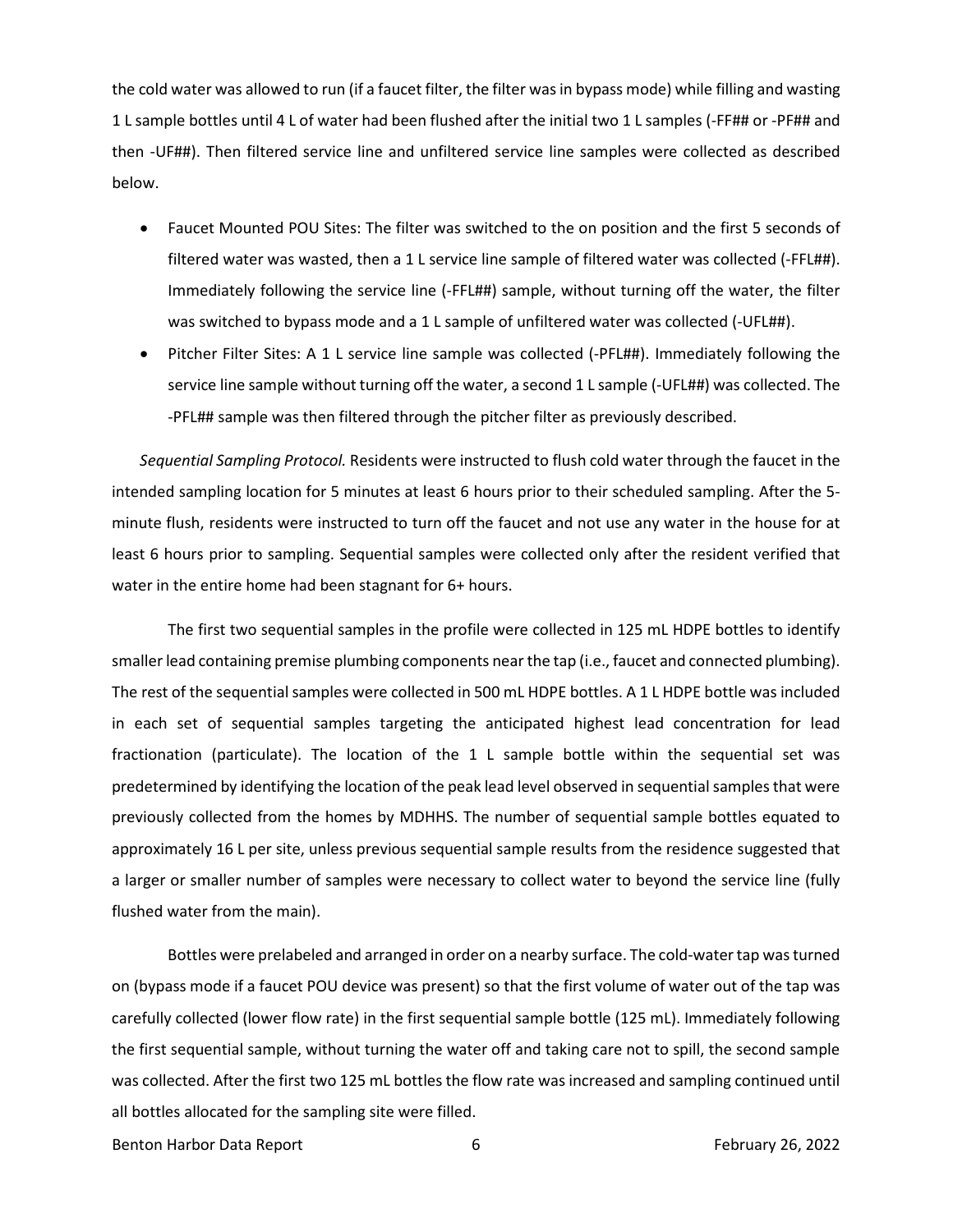Once sequential sampling was complete, the cold water was allowed to continue flushing at the maximum flow rate for an additional 5 minutes. After 5 minutes of flushing, three 500 mL HDPE sample report). The first flushed sample was analyzed for metals (reported here for lead), the second and third of sample receipt. Free chlorine levels less than 0.2 mg Cl<sub>2</sub>/L were resampled after an additional 5 minutes of flushing. If the sample still contained less than 0.2 mg Cl<sub>2</sub>/L free chlorine, the MDHHS member of the microbiological analyses (i.e., total coliform and *E. coli*) and reporting results to residents.) Then flow rate was reduced to the width of a pencil and four flasks of water were collected with no headspace; these report). Water samples for metals analyses were field preserved with nitric acid to a pH of <2. bottles were sequentially collected, and temperature was measured (data forthcoming in summer 2022 samples were analyzed for background water quality including alkalinity and total organic carbon [TOC] (data forthcoming). Water was also collected and analyzed on-site, if possible, for free chlorine, total chlorine, and alkalinity (alkalinity to be reported later in the summer 2022 report). If field equipment was unavailable, total chlorine, free chlorine and alkalinity were measured at the field office within two hours sampling team collected a water sample for bacteriologic analysis. (MDHHS was responsible for samples were analyzed for pH in the field laboratory (data to be reported later in the summer 2022

 *Particle Size Fractionation.* Sample filtrations and solid sample collection occurred on the 1 L peak- targeted sequential sample as soon as possible (within 2 hours) to reduce the likelihood that metal particulate could continue to change over time. Once back at the field laboratory, the 1 L bottle was turned For the syringe filtrations, each syringe was rinsed with 5 mL of sample water (rinsed and wasted) before drawing up sample water. Then 50 mL of water from the 1 L sample bottle was filtered through a 0.45 µm This step was repeated from the 1 L bottle with a 0.2 µm syringe filter into a separate 60 mL sample bottle, to determine the nanoparticulate Pb fraction (particle size <0.2 µm). For ultrafiltration the stirred cell has Pb. This conditioning water was then wasted, and the cell was refilled with 250 mL of sample water that sizes smaller than 10 nm. The remaining sample in the 1 L bottle was retained for total metals analysis. "end over end" five times to mix before water was used for each of the various filtrations detailed below. syringe filter into a 60 mL sample bottle, to identify the fraction of colloidal Pb (particle size <0.45 µm). been observed to adsorb some soluble Pb. For this reason, a pre-conditioning step was developed for the stirred cell by filling it with 250 mL of sample water for at least 5 minutes to saturate the stirred cell with underwent filtration. This sample water was filtered through a 30 kDa ultrafilter into a 125 mL bottle for laboratory analysis, to determine the soluble fraction of Pb. 30 kDa was determined to correlate with pore

 (CRL). Samples were analyzed for lead using EPA method 200.8 (CRL Standard Operating Procedure for the analysis of metals by Inductively Coupled Plasma-Mass Spectrometry, EPA method 200.8/SW-846 *Water analysis.* Water samples were analyzed at USEPA Region 5's Chicago Regional Laboratory Benton Harbor Data Report **7** The Report of the Report of the Report of the Report of the Report of the Report of the Report of the Report of the Report of the Report of the Report of the Report of the Report of the Report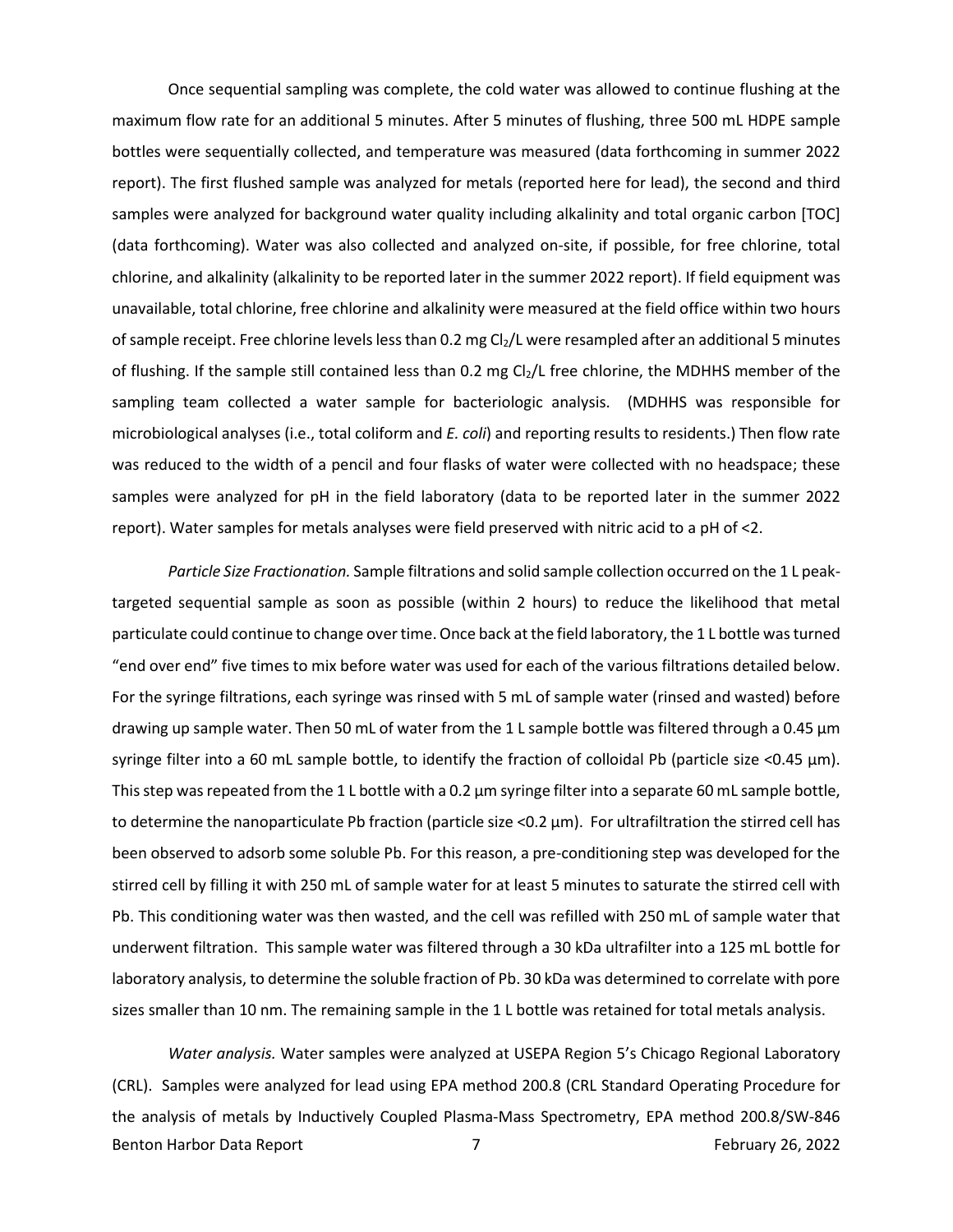<span id="page-7-0"></span> 6020B using the Agilent 7700x, Metals 001 version 11). The reporting limit for Pb from CRL is 0.5 ppb. In accordance with the target minimum of one per 20 samples, over 100 field blanks were collected, associated with the approximately 1,800 field samples for metals analysis. Field blanks were filled with Milli-Q® water (lab distilled water that is passed through a mixed bed resin column before use) at the field laboratory, capped and taken out to sampling sites. During the sampling visit, the field blank bottle was samples. The data was validated against the laboratory and field performance requirements, before data CO) SL1000 portable parallel analyzer according to Hach Method 10260 (EPA approved DPD (N, N-diethyluncapped and left open in the sampling location during sampling. Once all samples had been collected the bottle was capped and placed in the cooler and subsequently field-preserved with the rest of the analysis was performed. Free and total chlorine were measured using a Hach (Hach Company, Loveland, p-phenylenediamine) method).

## **QUALITY ASSURANCE SUMMARY**

 This study adhered to the following Quality Assurance Project Plans (QAPP), prepared, and approved prior to sampling and updated as necessary over the course of the study:

*Benton Harbor, MI Filter Performance Screening and Assessment Study* (CESER QA Tracking ID: K-WID-0033382-QP-1-0)

### **SAMPLING PROTOCOL**

 *Drinking Water Sampling Protocols for Benton Harbor Water Study, Version 2.5 12/10/21*  Multiple edits were made to the sampling protocol to address matters in the field and are captured in the This study followed the sampling procedures outlined in: version history at the beginning of the document.

#### **SUMMARY OF RESULTS**

 collected from 199 homes with properly operated filters in Benton Harbor. In total, 306 pairs of *Filter Effectiveness Study.* The filter effectiveness study consisted of water samples filtered and unfiltered water samples and 1 unpaired filtered water sample (corresponding unfiltered sample was accidently discarded) were collected (Appendix A).

 Lead concentrations in unfiltered water samples at properly operated filter study homes ranged from below the laboratory lead reporting limit (< 0.5 ppb) to a maximum level of 77 ppb. Twenty-one percent (63 water samples) of the unfiltered water samples contained lead between 5 ppb and 77 ppb and 46% (141) of the unfiltered samples were between 0.5 ppb and 4.99 ppb. Benton Harbor Data Report 1988 8 1992 8 February 26, 2022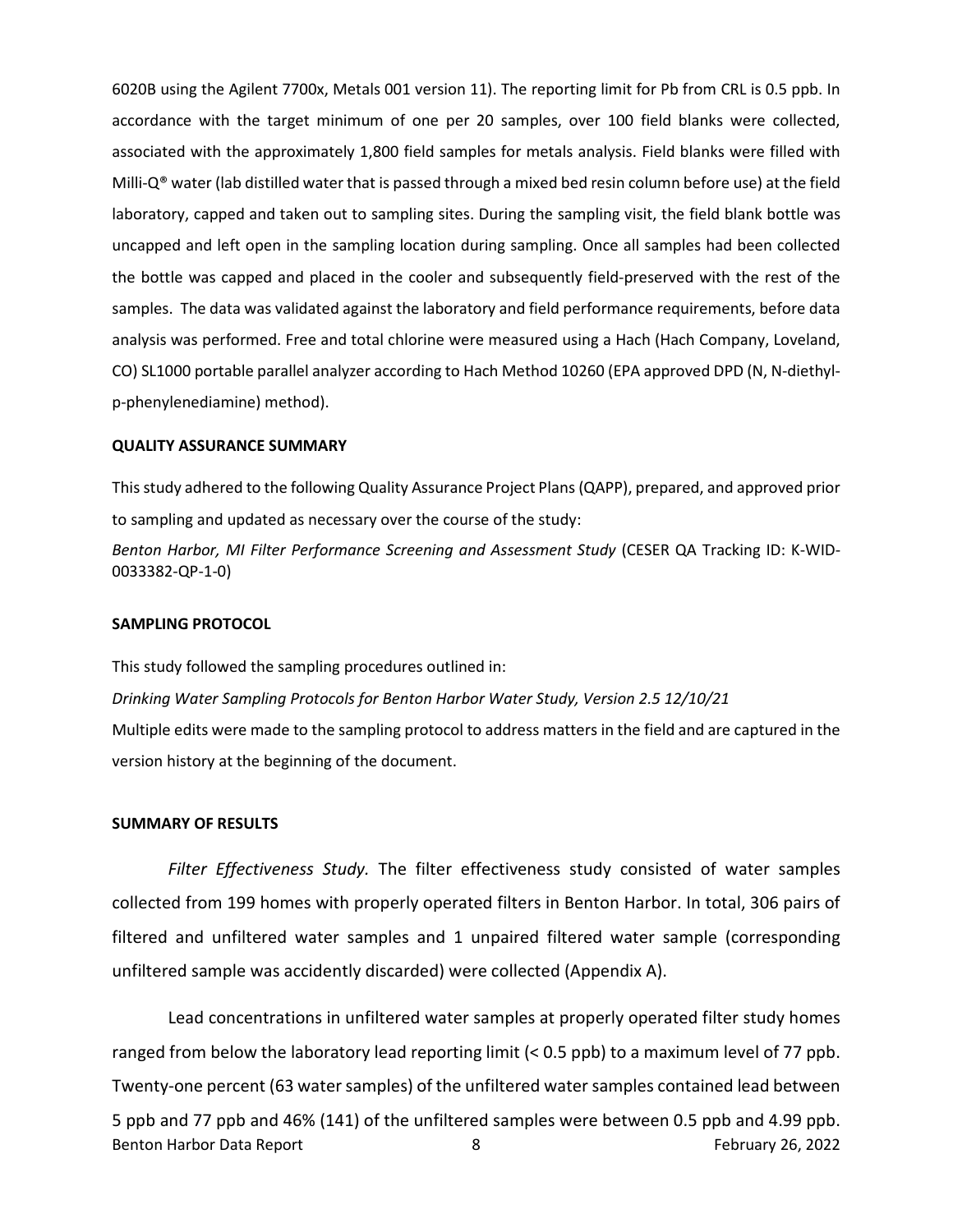Thirty-three percent (102) of the unfiltered samples were below the reporting limit for lead (Figure 2).

 (Figure 2). The lead concentrations in all filtered water samples were below the NSF/ANSI 53 certification standard of 5 ppb, and no filtered water lead concentration was greater than 2.5 ppb. Most filtered water samples (90%, 277 samples) were below the reporting limit for lead (<0.5 ppb). Furthermore, 95% of the samples (291) were below 1 ppb, and 5% of the samples (16) were between 1 ppb and 2.5 ppb (Figures 2 and 3).



Figure 2. Unfiltered lead levels in water from properly operated filter study homes in Benton Harbor.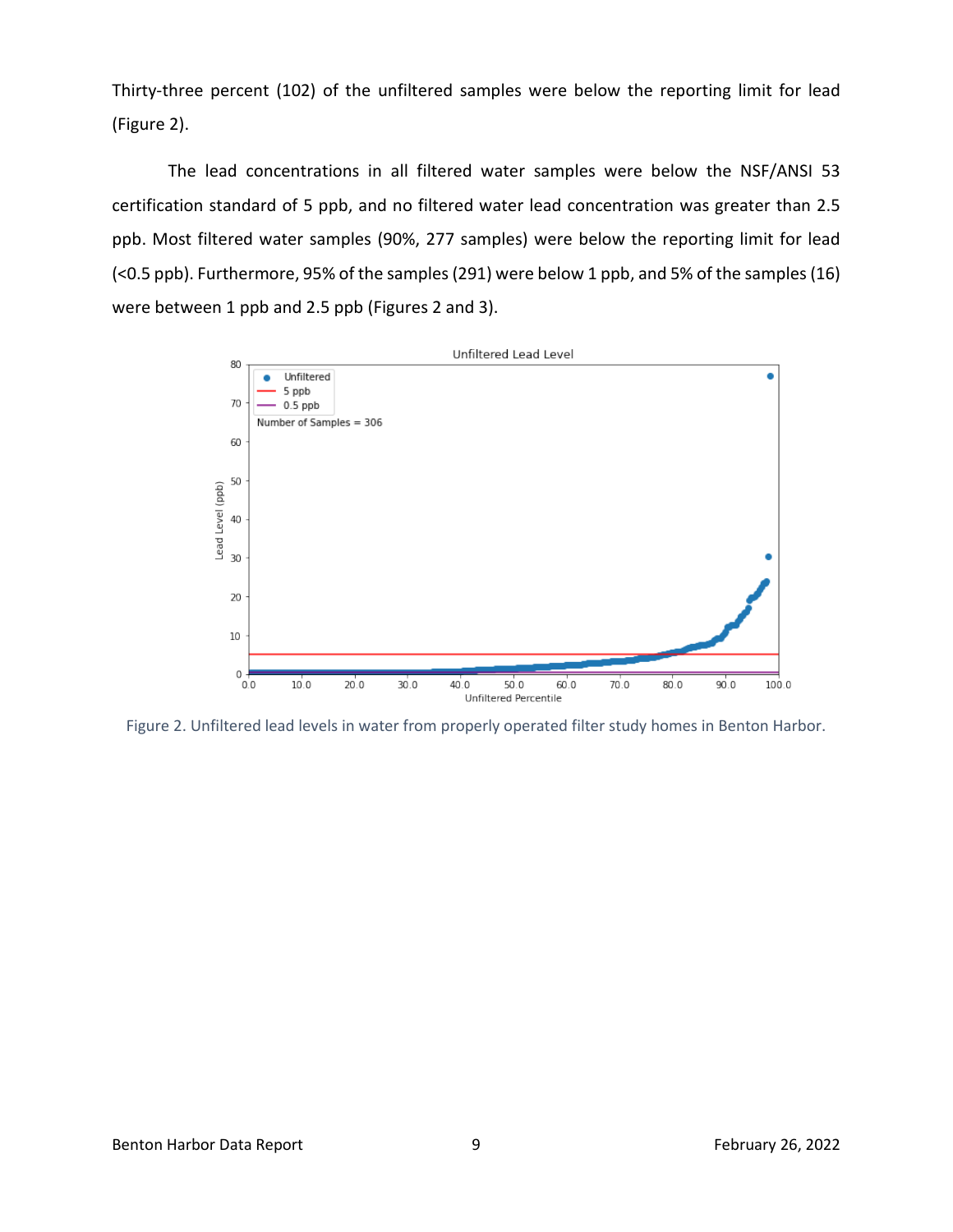

Figure 3. Summary of lead levels in filtered and unfiltered water samples collected at properly operated filter study Benton Harbor homes.

 *Sequential Profile Study.* Sequential profile datasets were collected from 26 Benton configurations and make-up of materials within the home plumbing and service lines. The maximum peak (many profiles had more than one peak) lead concentration in the profiles ranged between about 3 to 391 ppb, and the median maximum concentration was 15 ppb (Figure 4). Three of the profiles had maximum lead concentrations below 5 ppb. Maximum lead profile concentrations clustered around 1 to 3 L and 6 to 11 L (Figure 5). The minimum lead profile concentrations ranged between below the reporting limit (0.5 ppb) and 10.5 ppb. The weighted Harbor homes (see Appendix B). Profiles varied widely and reflected the unique plumbing average lead concentration was determined by dividing the sum of the lead mass of all samples in a profile by the sum of water sample volume of all samples collected in the profile. The weighted average lead concentrations across the entire profile ranged between 0.6 ppb and 31 Benton Harbor Data Report 10 10 February 26, 2022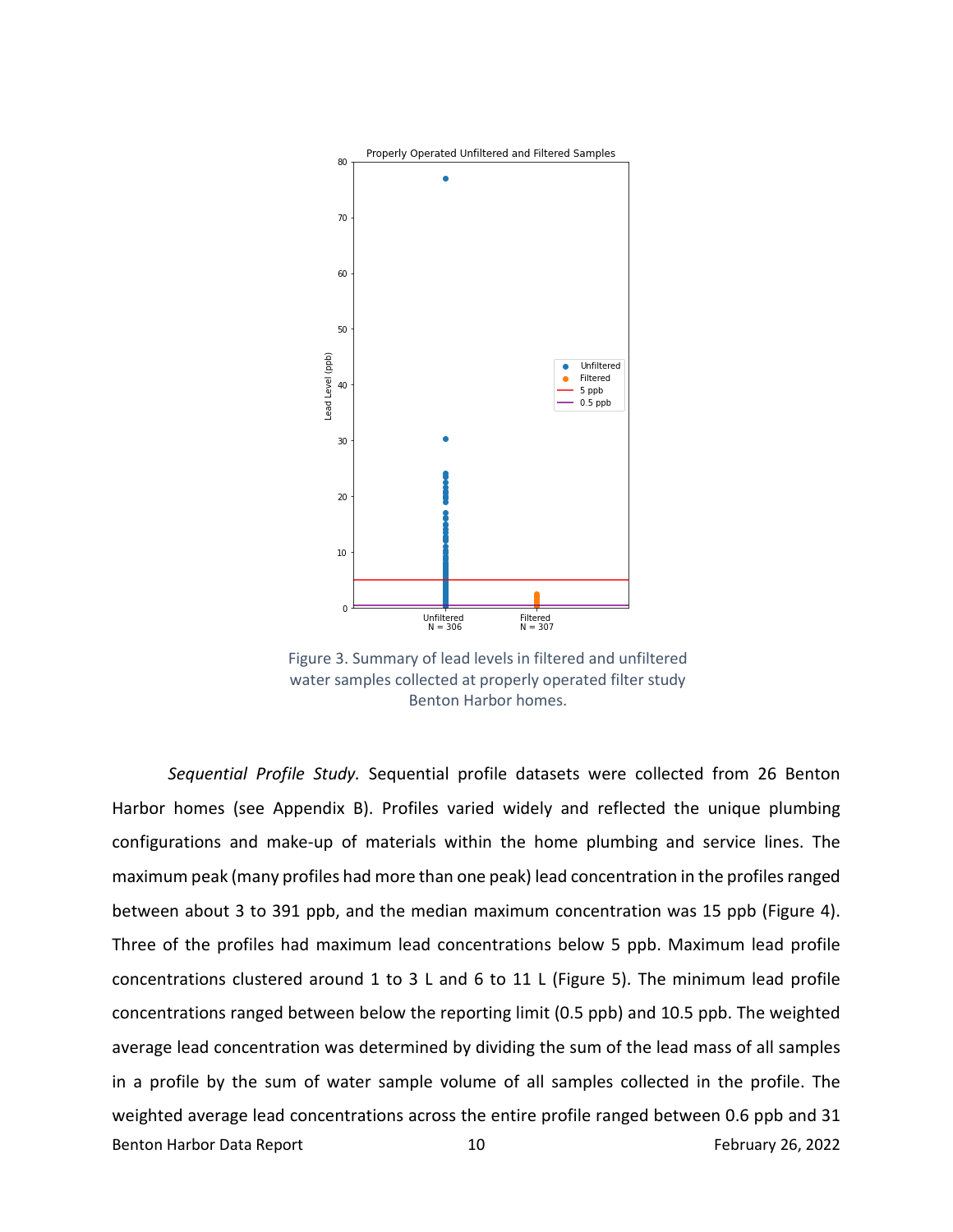different lead sources in the drinking water in the lead-containing premise plumbing material and through the service lines. The first draw 1L equivalent is calculated from the profile as follows: [SS01/0.125+SS02/0.125+SS03/0.5+SS04/0.25.](https://SS01/0.125+SS02/0.125+SS03/0.5+SS04/0.25) First draw 1L equivalent concentrations ranged between 1.9 ppb and 188 ppb, and the median was 5.6 ppb. ppb and the median weighted average value was 6.3 ppb (Figure 4) reflecting the location of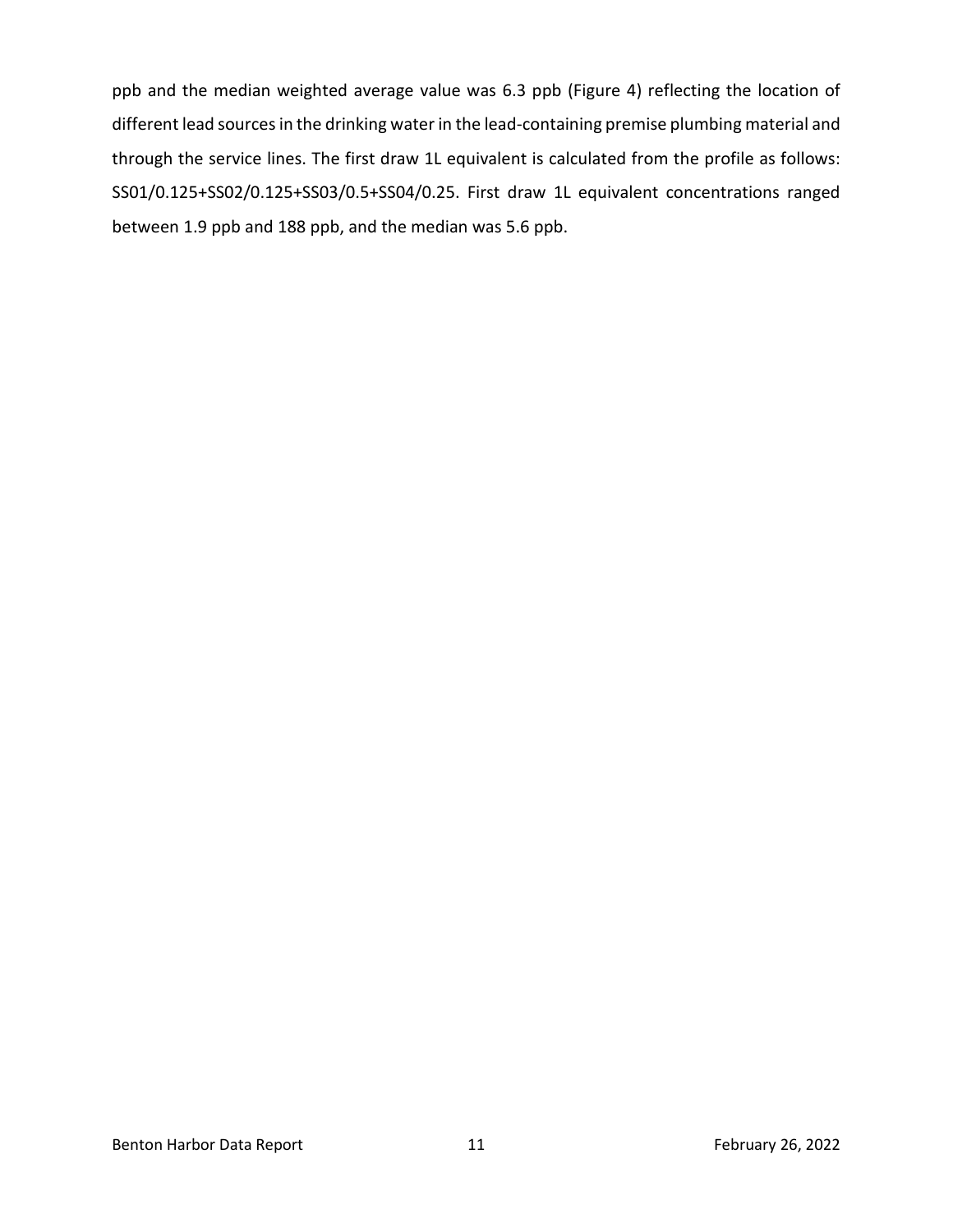

Figure 4. Summary of profile data (26 profiles). Boxes represent the median, and 25<sup>th</sup> and 75<sup>th</sup> percentiles. Error bars (whiskers) are displayed at the 10th and 90th percentiles. Dots are data that fall outside of the 10th and 90th percentiles.



BH Sequential Volume Containing Maximum Pb Observed

Figure 5. Location (Liter, L) where maximum lead concentration appears in profile.

 *Lead Particle Size Fractionation Study.* Lead size fractionations by filtration (0.45 µm and 0.2 µm filtrations, and ultrafiltration) were performed on water samples that targeted volumes

Benton Harbor Data Report 12 12 February 26, 2022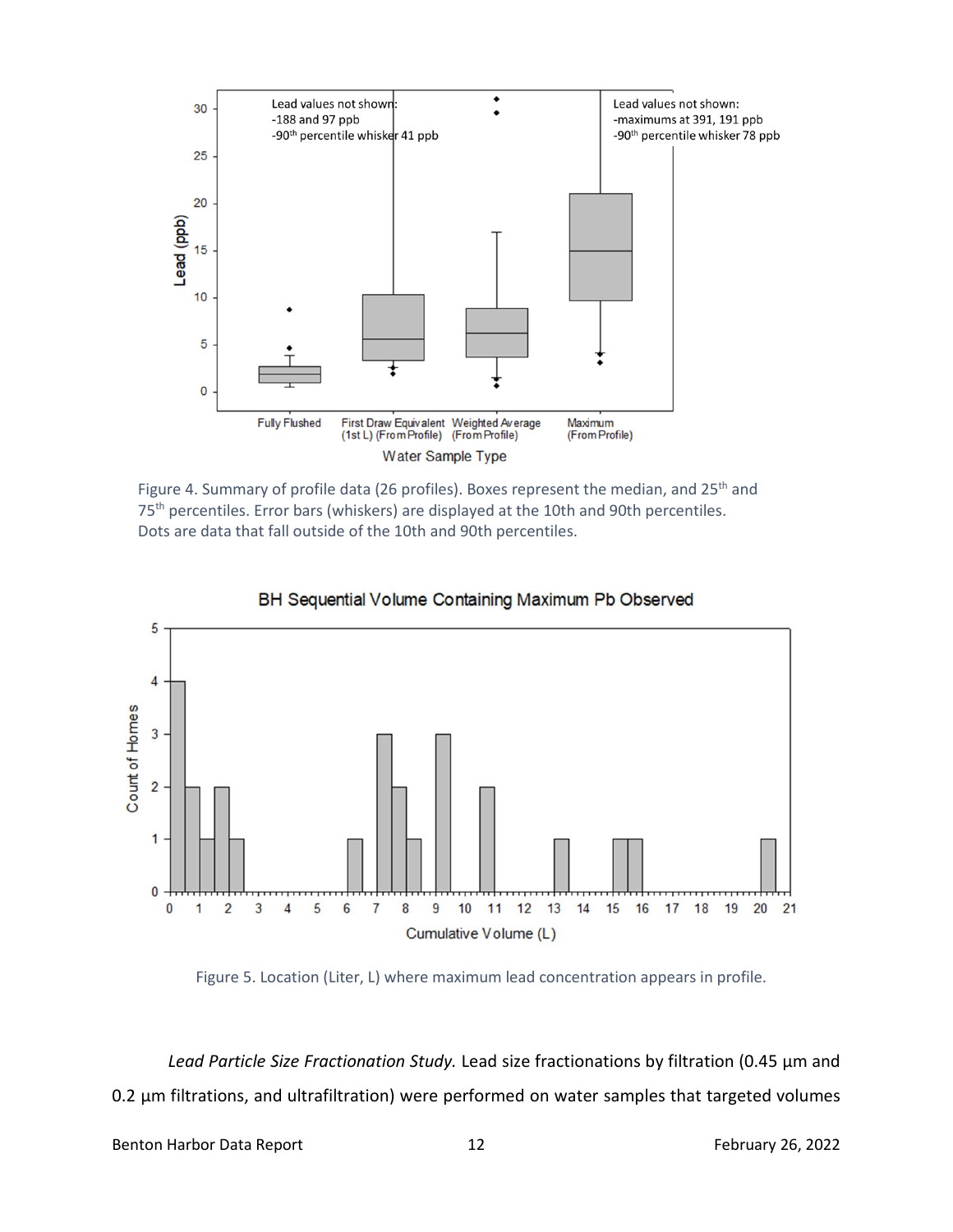of water with previous high lead concentrations in 16 of the sequential profile sets (homes). Early in the study, a lead field analyzer test kit was used to screen these targeted volumes and remained in use, the trigger level for filtrations was removed for samples collected on and after 11/23/21 (after review of preliminary ICP-MS lead data that indicated the field analyzer was samples ranged between 5 and 133 ppb (median concentration was 14 ppb), and there was no ultrafilter) in any of the samples. The fraction of lead in the particulate form based on ultrafiltered lead results ranged between 15 and 95% (median 37%). Lead particle size fractions indicated by Particle-particle interactions, particle interactions with filter surfaces and other factors can particle analysis will be reported later in the summer 2022 report. filtrations were not performed unless a sample tested ≥9.5 ppb lead. While the field analyzer reading some sample concentrations low). Lead concentrations in the unfiltered targeted apparent difference between the amount of lead passing different filter sizes (0.45  $\mu$ m, 0.2  $\mu$ m, filter fractionization analyses are not necessarily reflective of individual lead particle sizes. impact filter fractionization observations. Additional complementary electron microscopy lead

 *Chlorine Analyses.* Free and total chlorine water analyses were performed at 236 Benton ranged between 0.03 and 3.3 mg Cl<sub>2</sub>/L and 0.1 and 3.6 mg Cl<sub>2</sub>/L, respectively (see Appendix C). Ten homes had free chlorine levels <0.2 mg Cl<sub>2</sub>/L in the first 5-minute flushed sample and 8 of those homes still contained <0.2 mg  $Cl_2/L$  after an additional 5-minute flush. Harbor homes (two locations had no recorded measurements). Free and total chorine results

#### **CONCLUSIONS**

 bottled water certification (21 C.F.R. § 165.110) requirements of 5 ppb lead (FDA). Despite EPA efforts to challenge water filters by targeting LSL homes and efforts in the latter portion of the containing <5 ppb lead. Higher lead levels were observed in stagnated samples at many All properly operating filter water samples were found to be below the NSF/ANSI 53 and study to increase stagnation time, lead concentrations in associated unfiltered water samples were also often found to be low in the homes sampled, with 79% of unfiltered water samples sequential sampling locations. Multiple peaks of lead were noted in many of the homes profiled, indicating more than one significant source of lead to household drinking water. There appeared to be two relative clusters where the highest lead levels in the profile samples appeared. One cluster was in the premise plumbing near the tap  $(1^{st}-3^{rd})$  liter) and another appeared in the Benton Harbor Data Report 13 February 26, 2022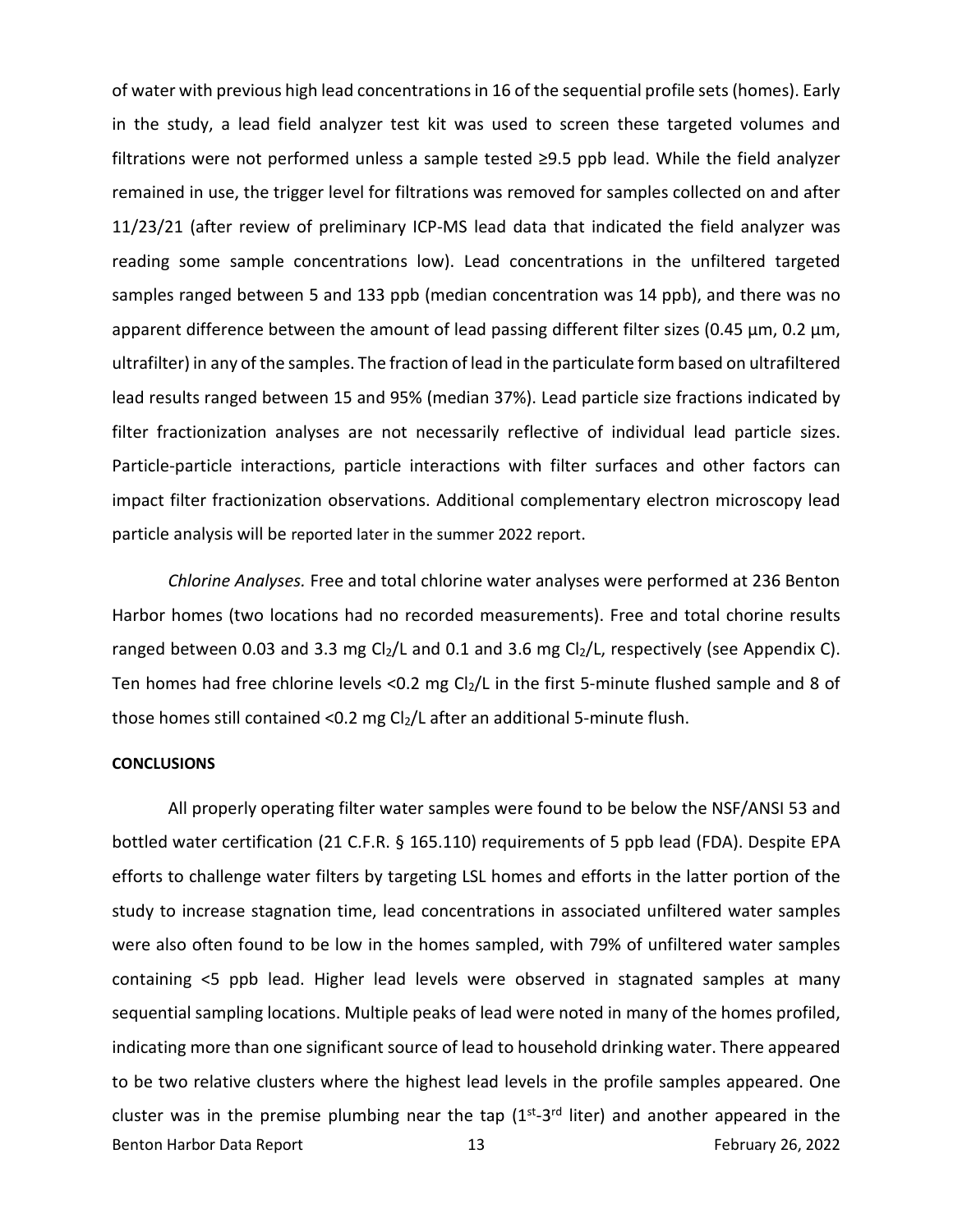volumes likely representing the service line in the range of the 6<sup>th</sup> to 11<sup>th</sup> liter. Additional analyses and other information collected will be reported in a more comprehensive report in summer 2022 which will allow for a more complete analysis and development of broader conclusions.

**APPENDIX A** 



Excel Sheet Containing Properly Operating Filter Study Data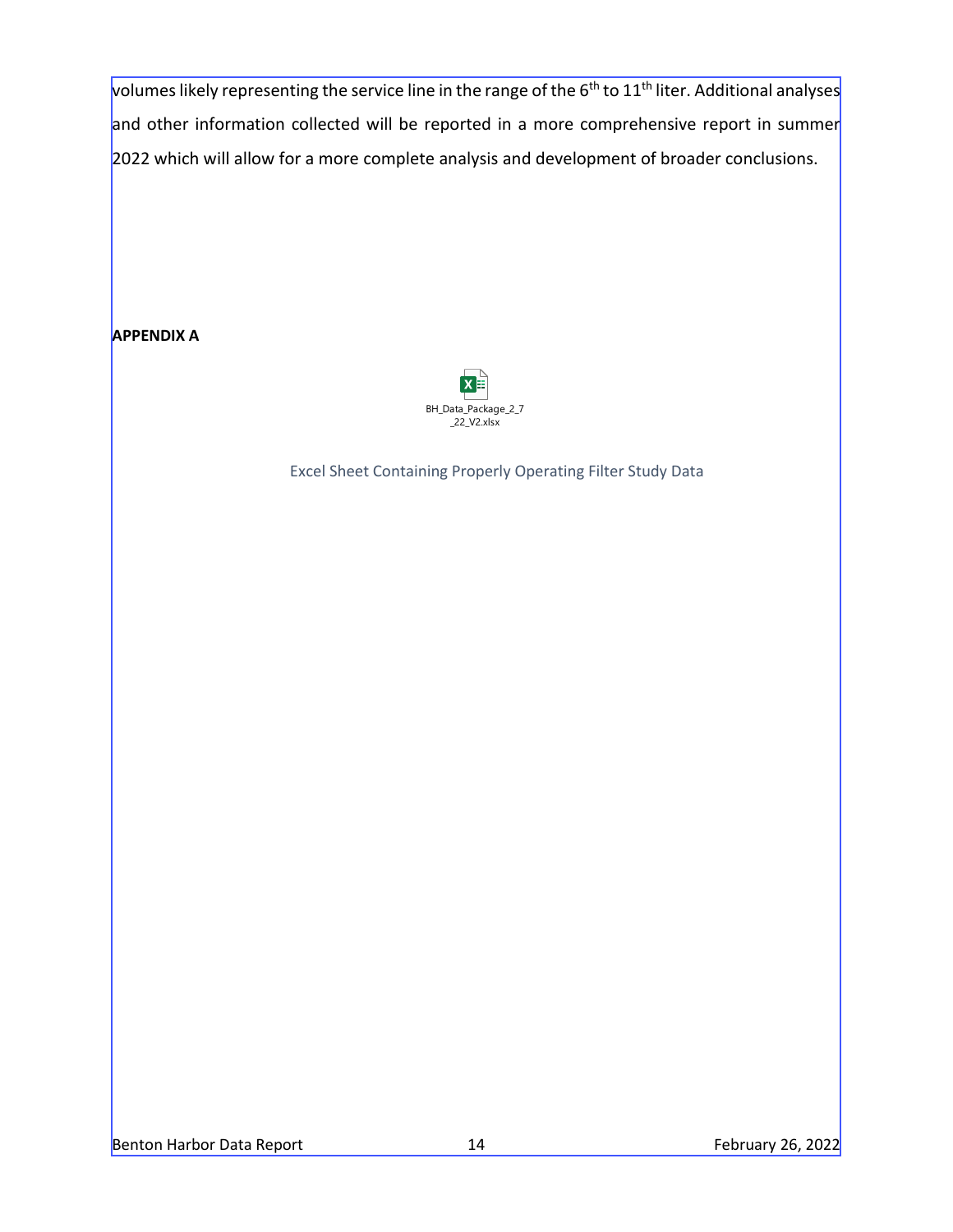# **APPENDIX B**

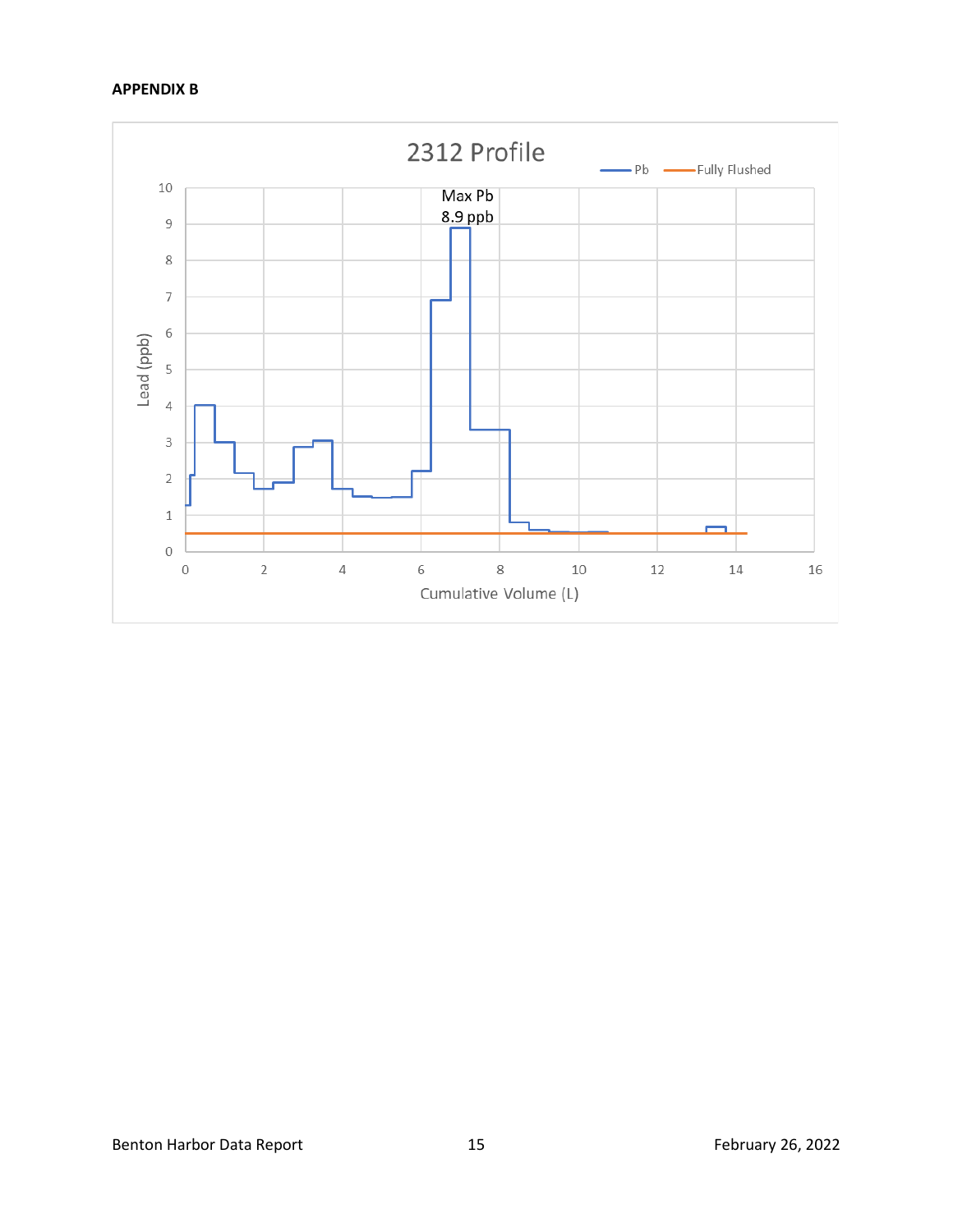



Benton Harbor Data Report 16 16 February 26, 2022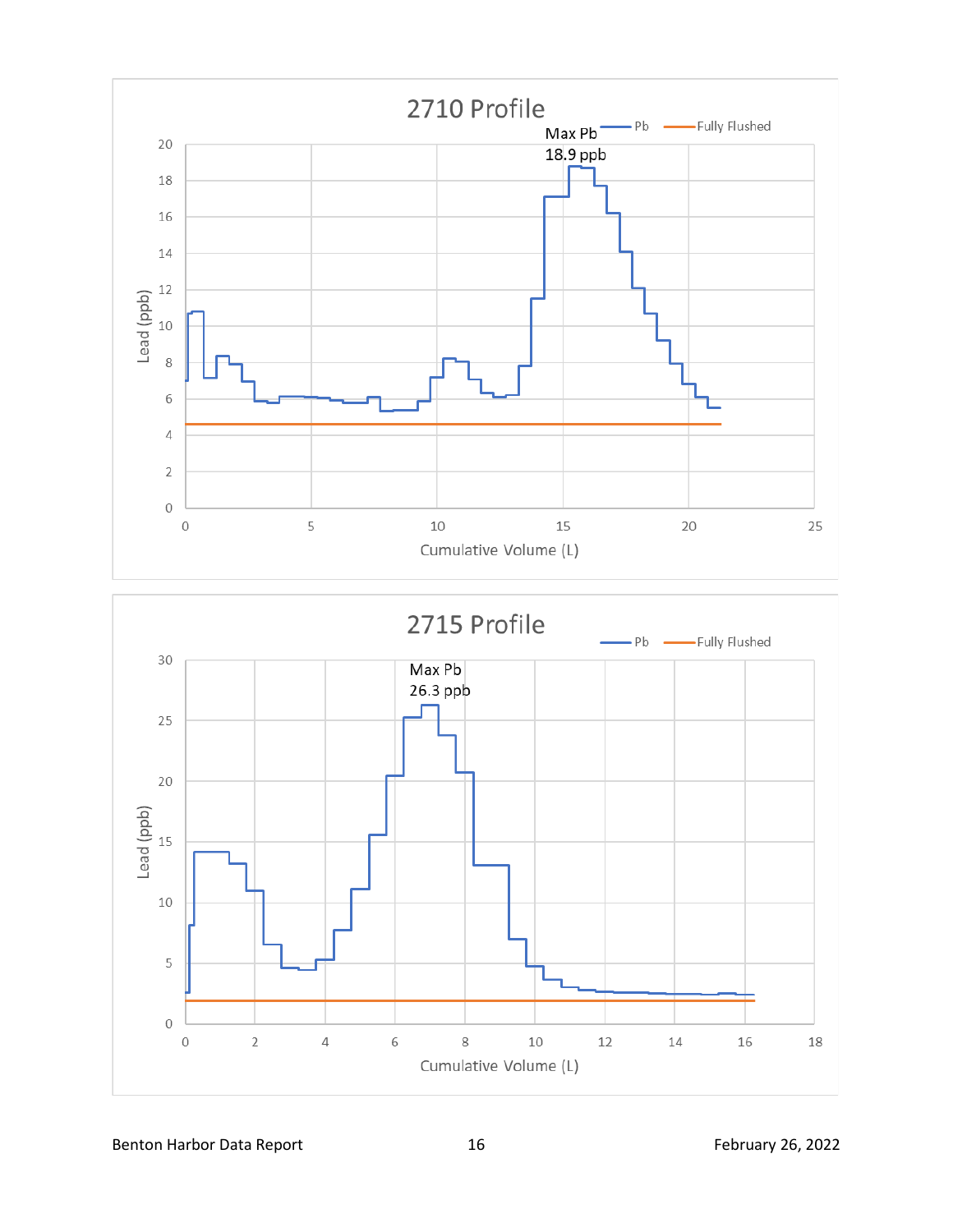



Benton Harbor Data Report 17 17 February 26, 2022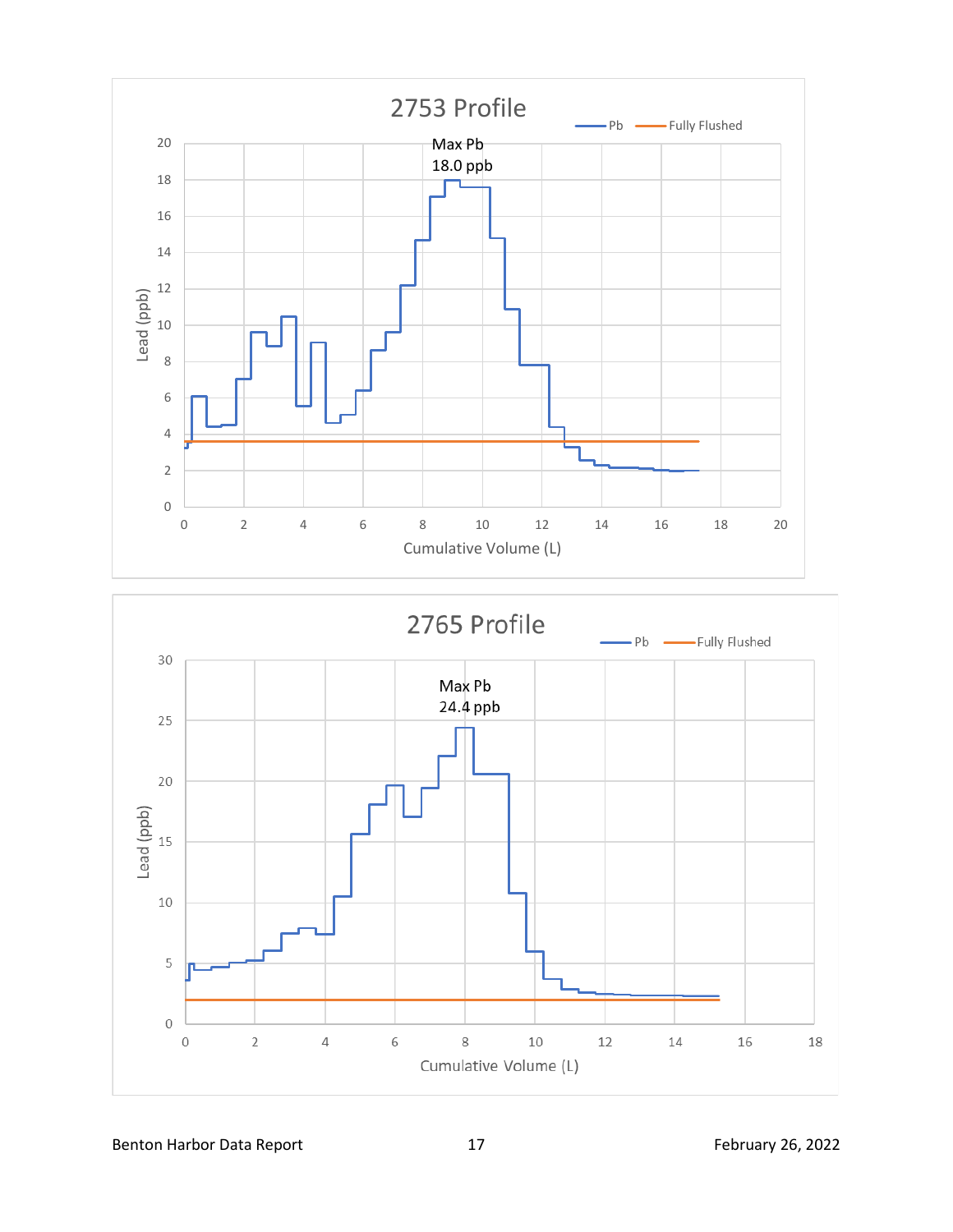



Benton Harbor Data Report 18 18 February 26, 2022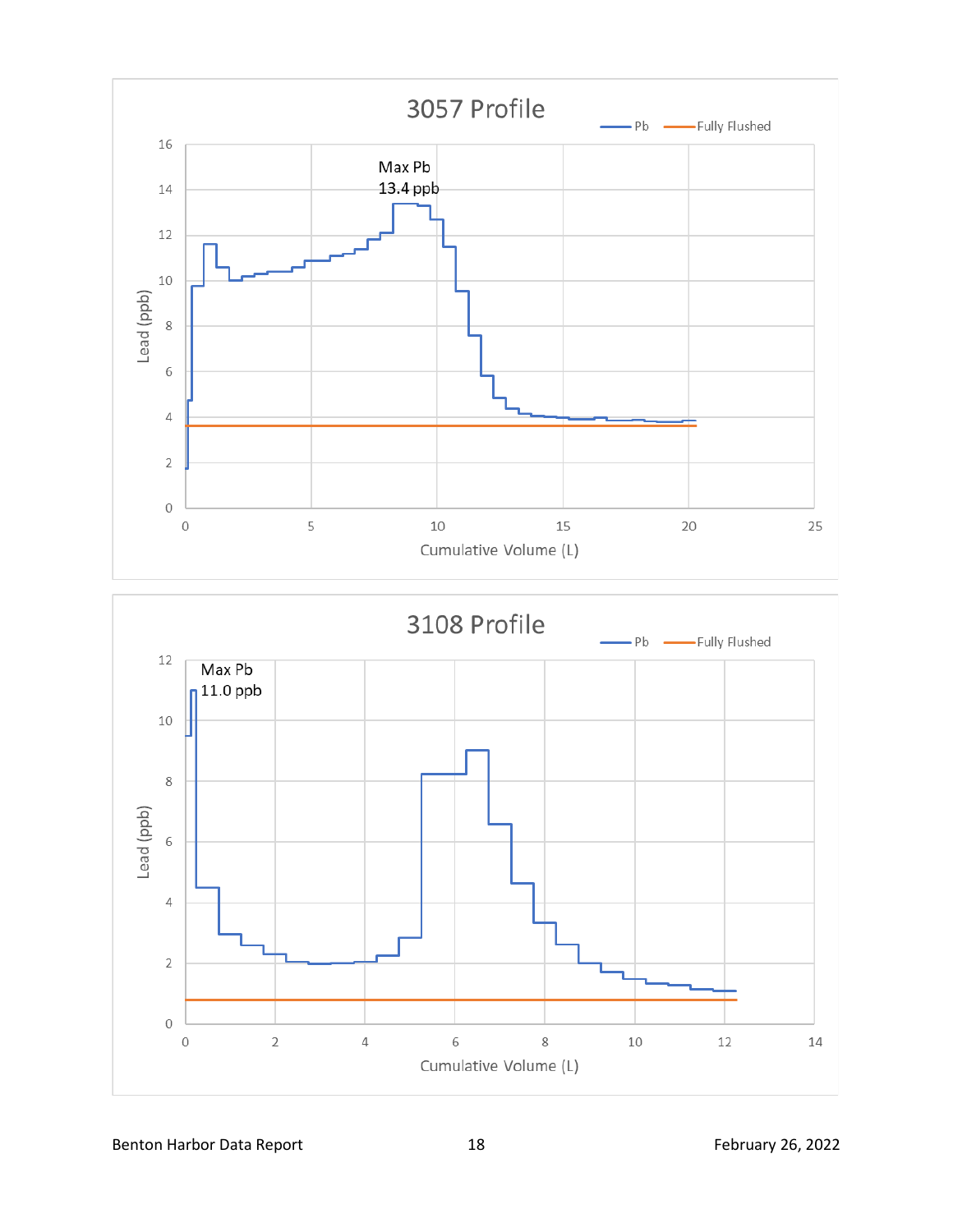



Benton Harbor Data Report 19 19 and 19 February 26, 2022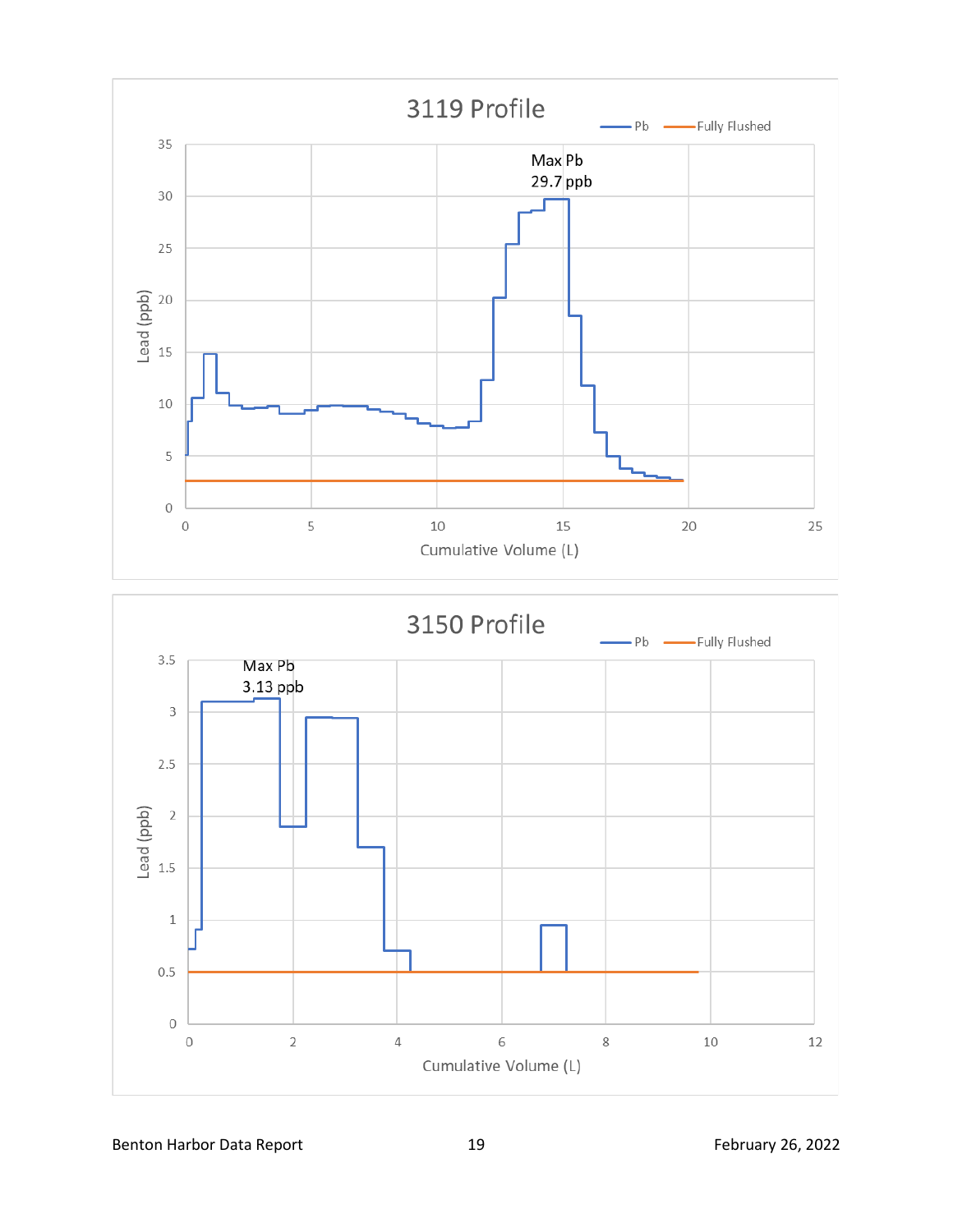



Benton Harbor Data Report 20 20 February 26, 2022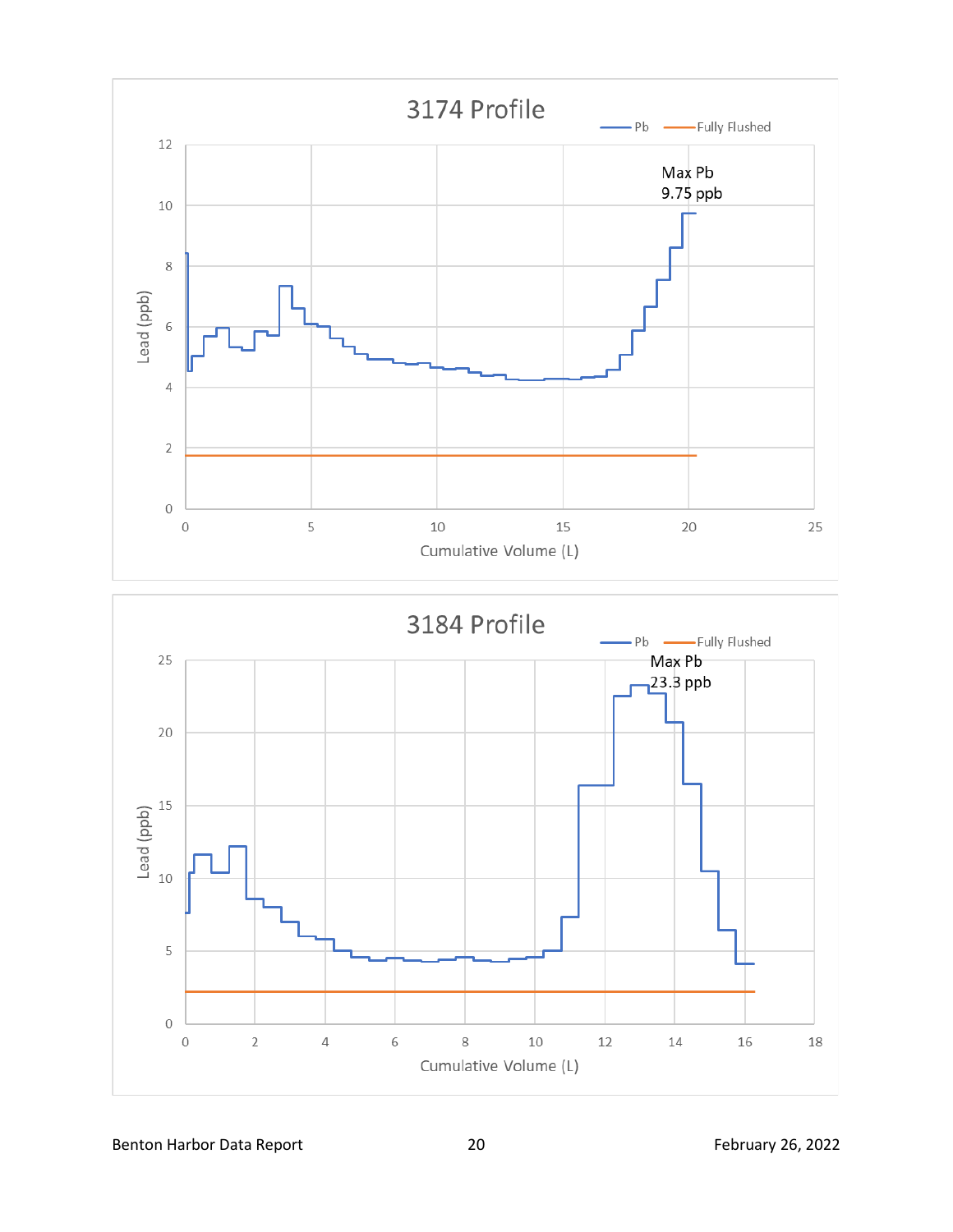



Benton Harbor Data Report 21 21 February 26, 2022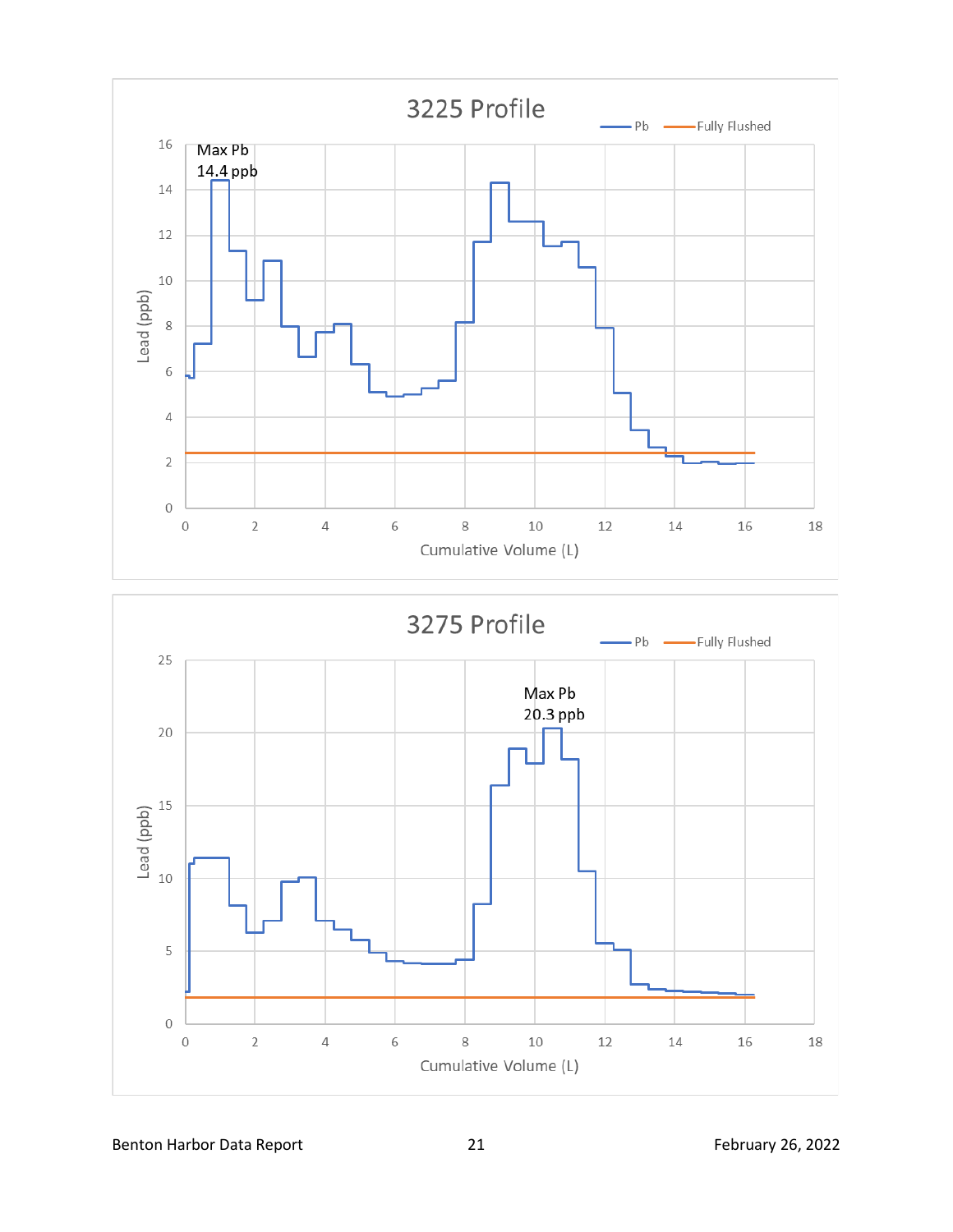

Benton Harbor Data Report 22 The Report 20 Apr 20 22 February 26, 2022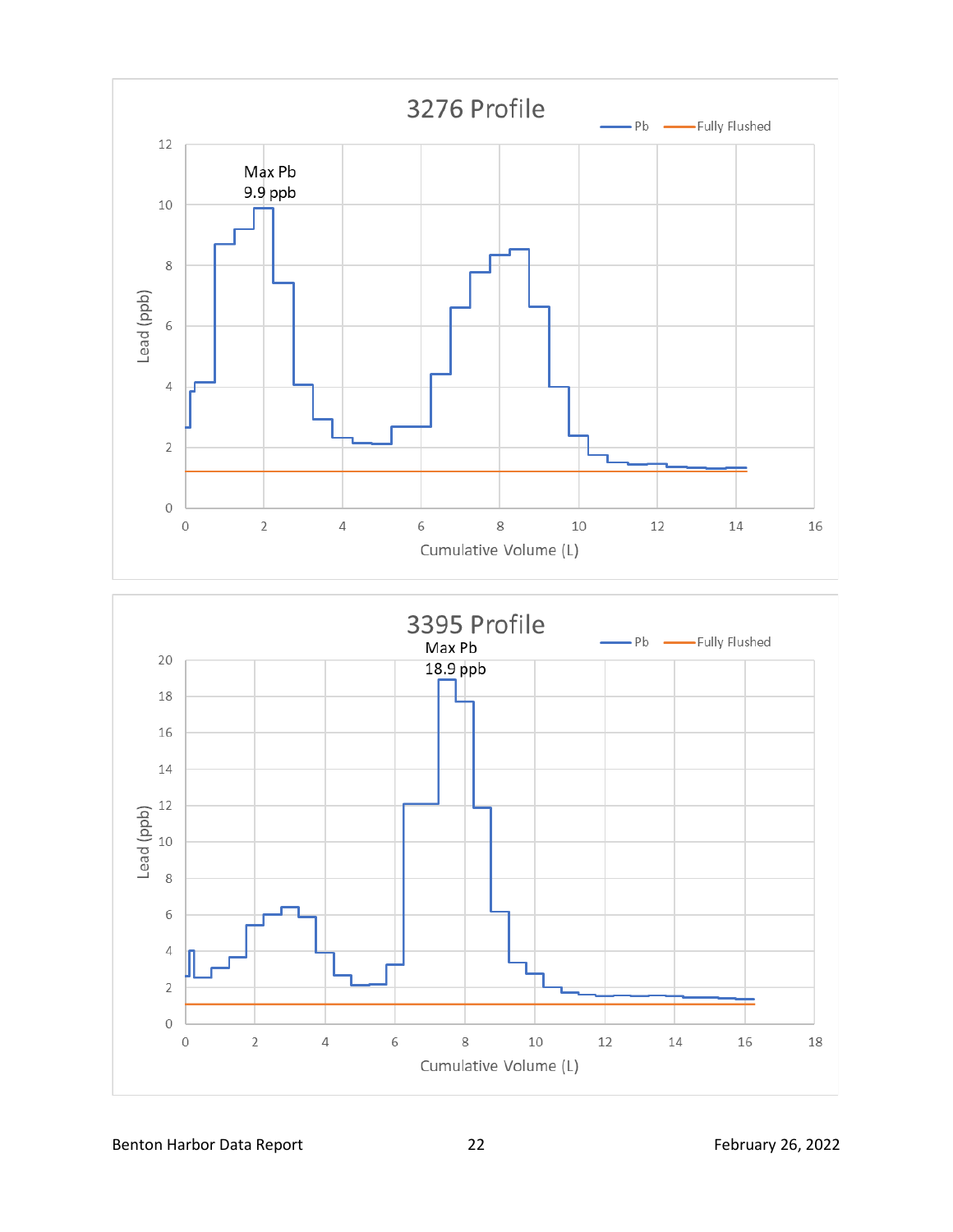



Benton Harbor Data Report 23 23 February 26, 2022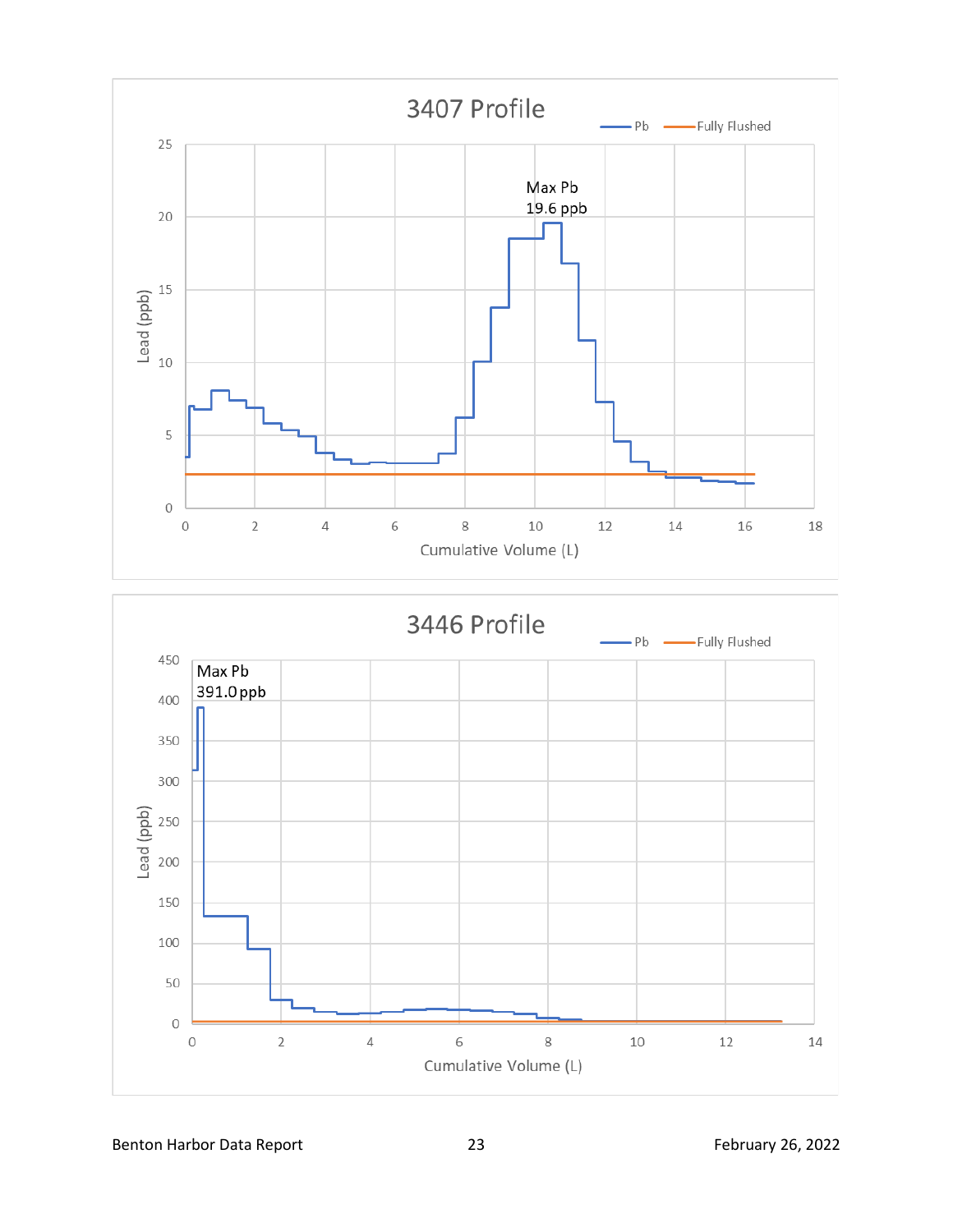

Benton Harbor Data Report 24 24 February 26, 2022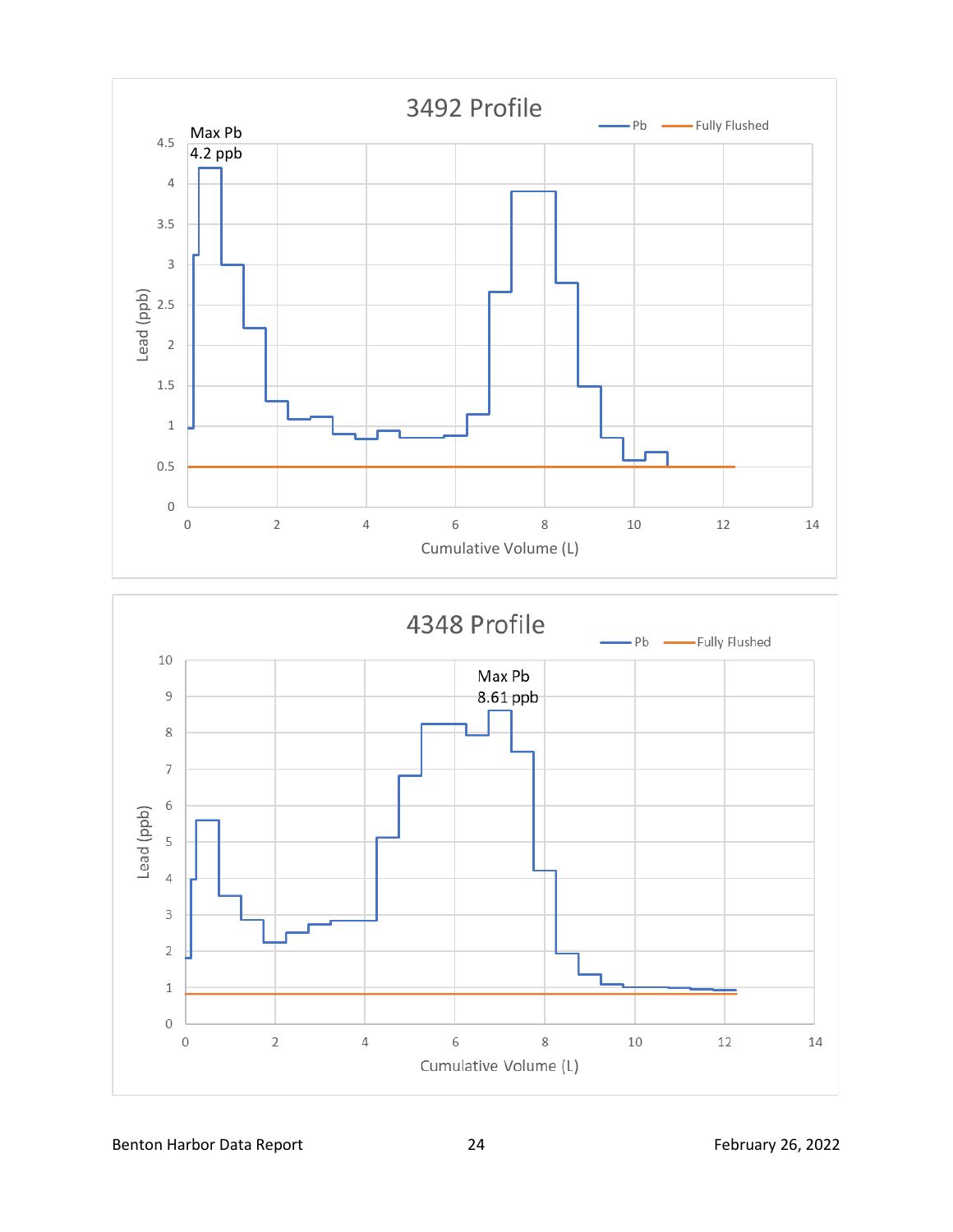

Benton Harbor Data Report 25 2022 25 February 26, 2022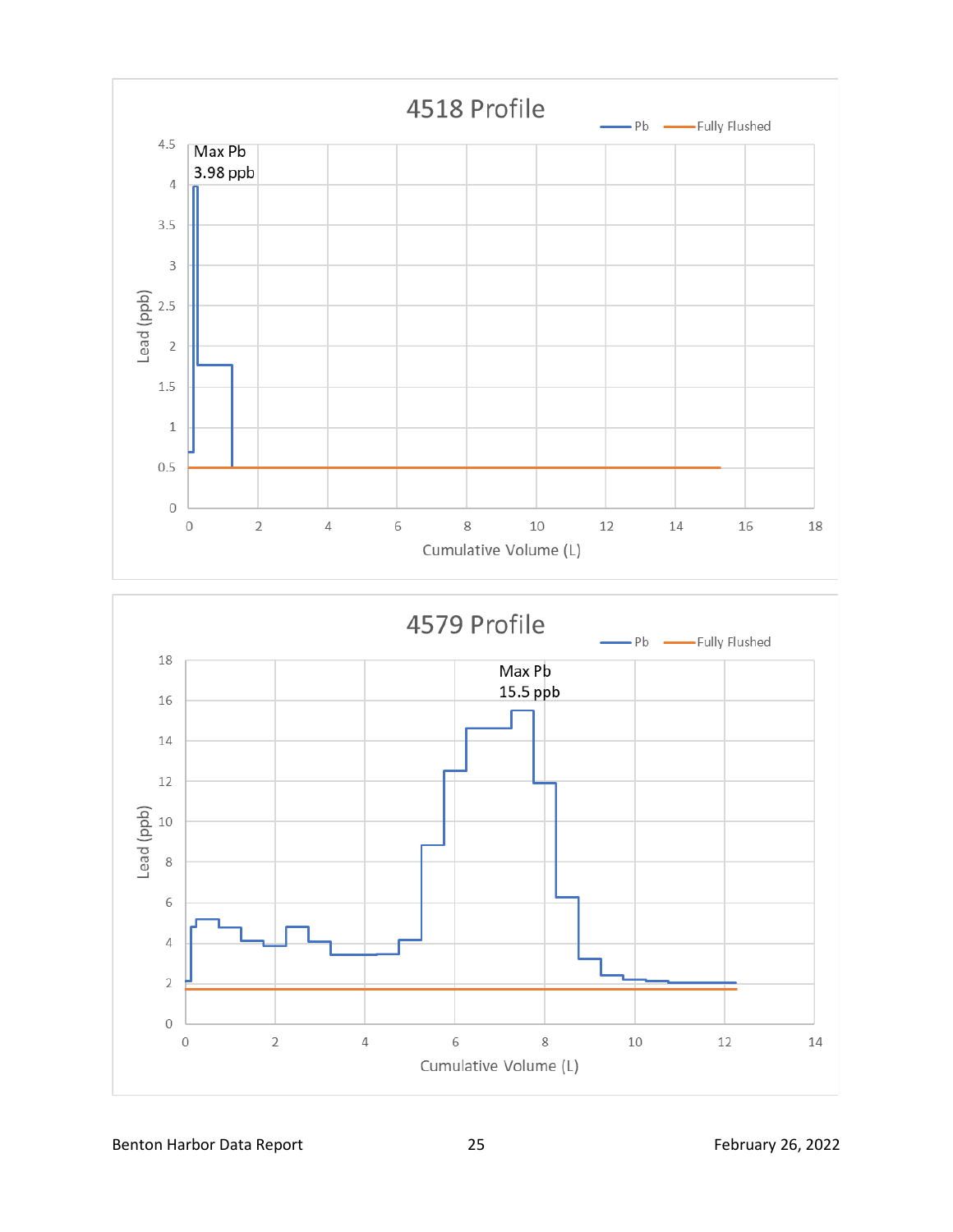



Benton Harbor Data Report 26 2022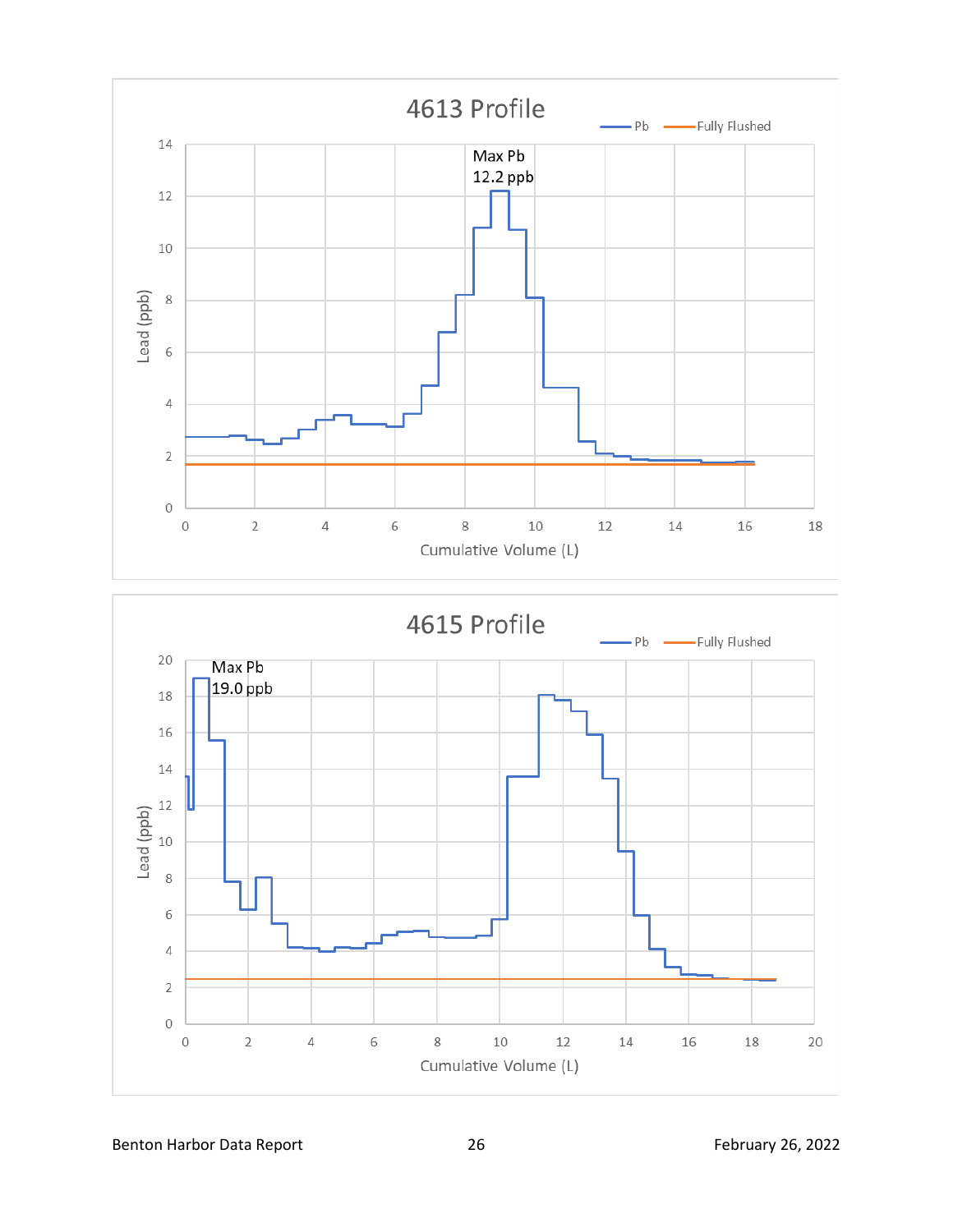



Benton Harbor Data Report 27 27 February 26, 2022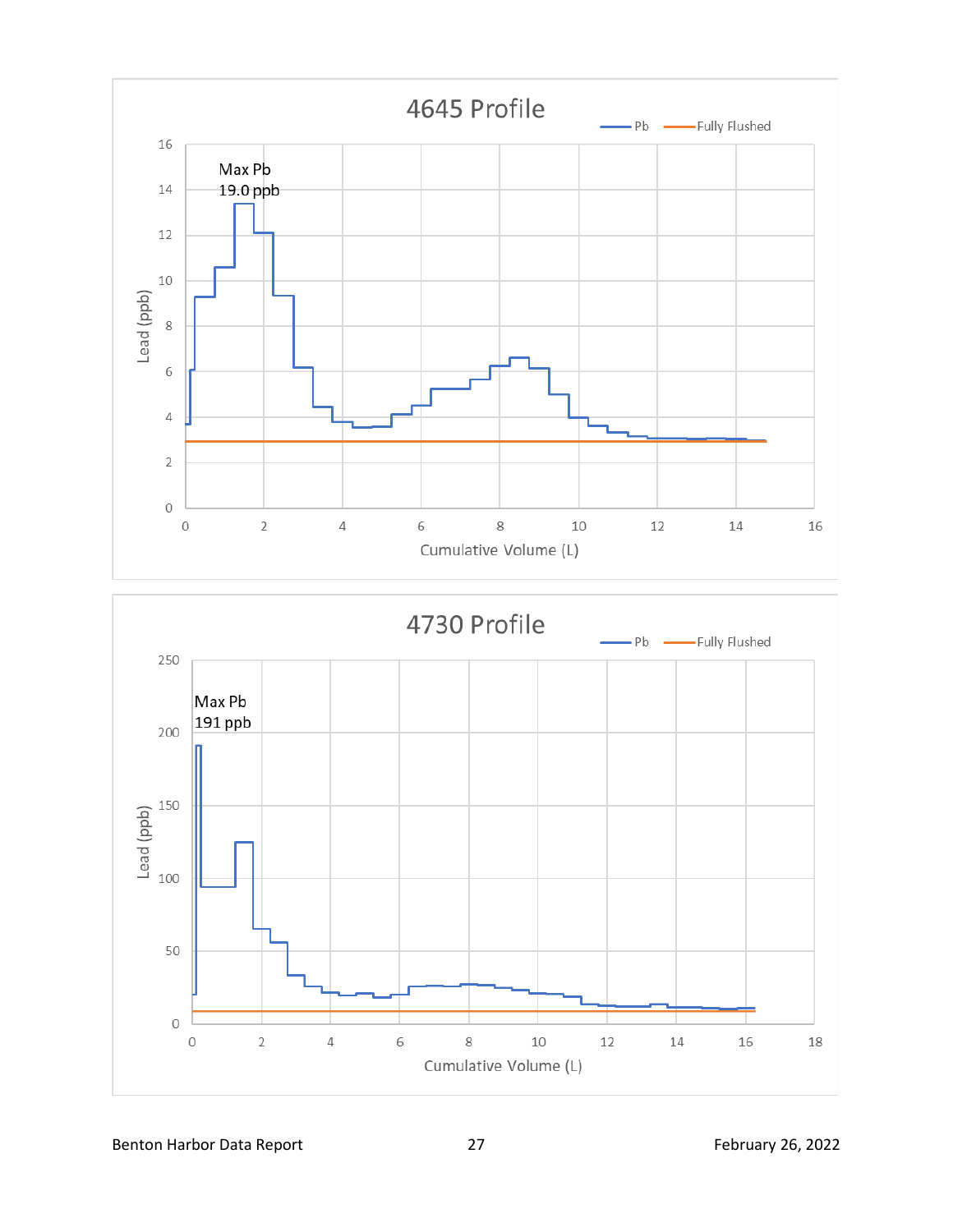

## **Appendix C**



## Excel Sheet Containing Free and Total Chlorine Data

## **REFERENCES**

- EGLE. (2019). *Permit Application for Water Supply Systems.* Phosphate Corrosion Inhibitor Installation.
- EGLE. (2020). *Letter, Water System Corrosion Treatment*.
- EGLE. (2021a). Benton Harbor Drinking Water Lead Testing, 2018-Present. Retrieved from [https://www.michigan.gov/documents/egle/Benton-Harbor-Water-Status\\_737420\\_7.pdf](https://www.michigan.gov/documents/egle/Benton-Harbor-Water-Status_737420_7.pdf)
- EGLE. (2021b). Bottled water available in City of Benton Harbor; filters and educational visits to homes planned. Retrieved fro[m https://www.michigan.gov/egle/0,9429,7-135-3308\\_3323-569429--](https://www.michigan.gov/egle/0,9429,7-135-3308_3323-569429--,00.html) [,00.html](https://www.michigan.gov/egle/0,9429,7-135-3308_3323-569429--,00.html)
- EGLE. (2021c). *City of Benton Harbor Water System, Water System History and Compliance and Enforcement Update*. Briefing to EPA, September 2
- FDA. Requirements for Specific Standardized Beverages- Bottled water, 21 C.F.R. § 165.110.

Benton Harbor Data Report 28 28 February 26, 2022